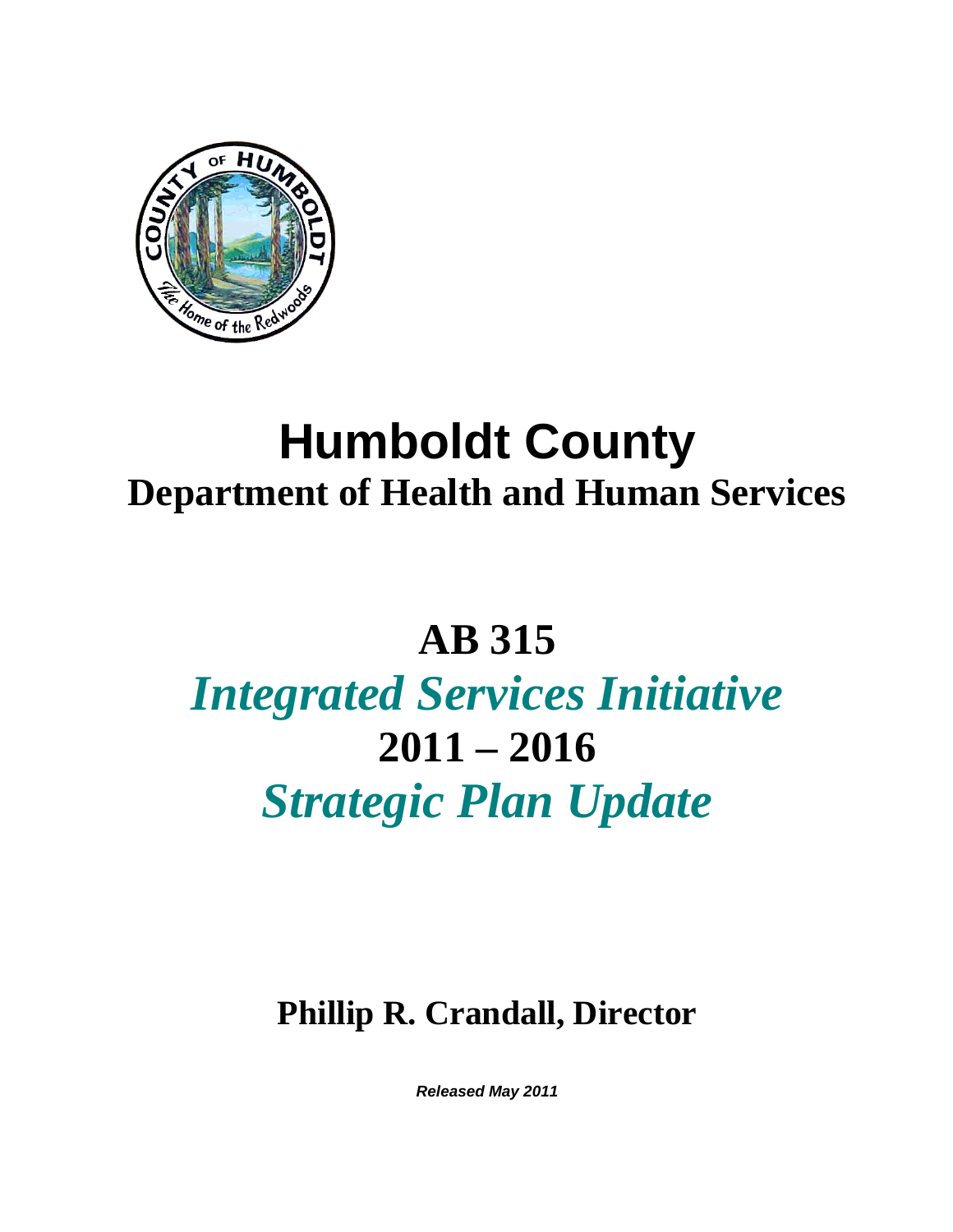# **Table of Contents**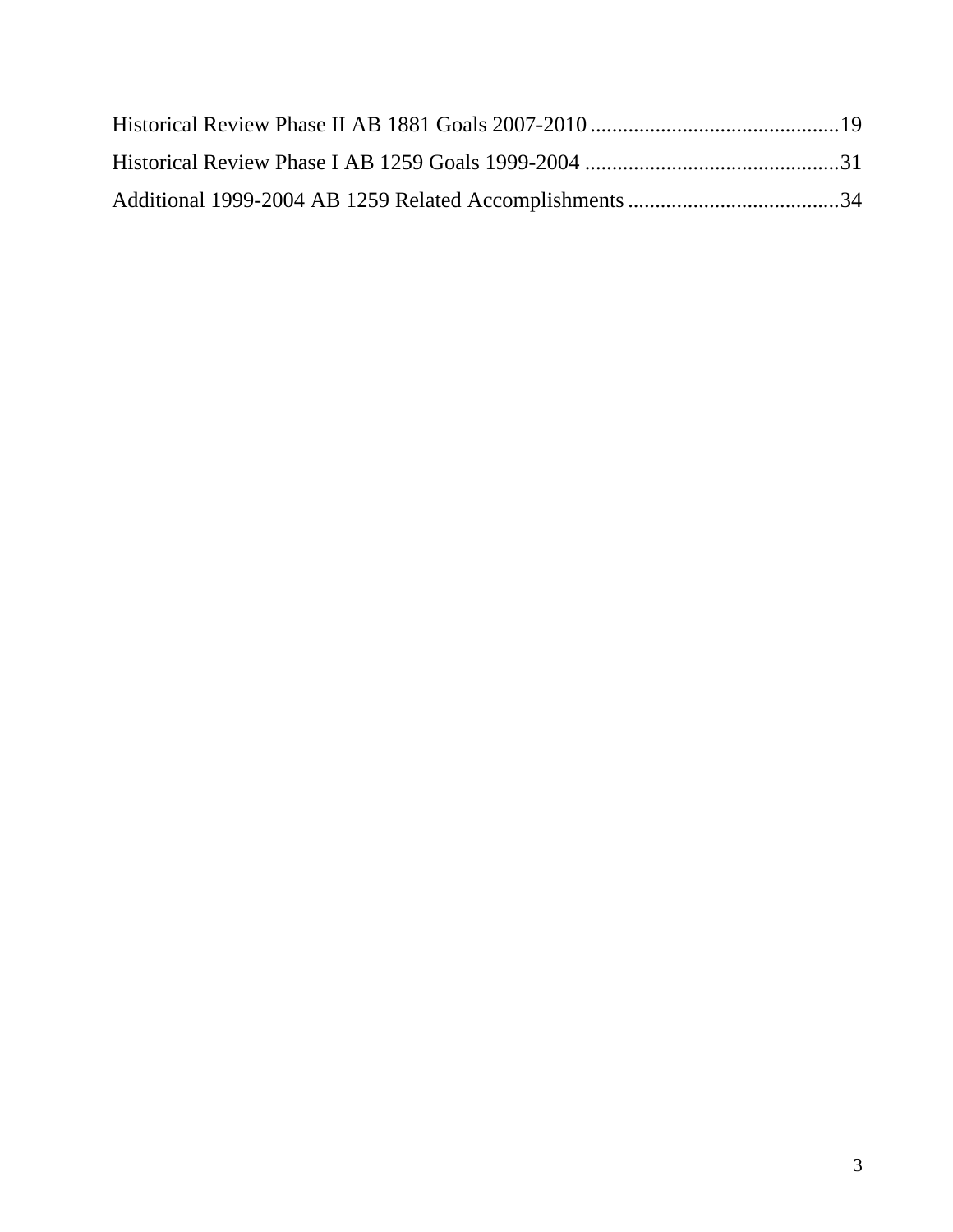# **Executive Summary**

The Humboldt County Department of Health and Human Services (DHHS) is an integrated Health and Human Services Agency under the State's Integrated Services Initiative (AB 315 Berg) and includes the former Departments of Mental Health, Public Health, Employment Training, Veterans Services, Public Guardian and Social Services. Since its integration in 2000, Humboldt County DHHS has been engaged in true system transformation and redesign through numerous key strategies, including but not limited to:

- Establishing consolidated administrative support infrastructures;
- Establishing consolidated program support infrastructures;
- Developing governmental "rapid cycle" change management processes;
- Importing evidence based practices and other outcome based approaches to services;
- Developing integrated, co-located and decentralized community based services concurrently;
- Establishing stakeholder inclusion structures and processes that advise the Department in terms of policy and programming;
- Focusing on quality improvement and systems accountability in terms of outcomes linked to improved individual and family recovery and self sufficiency, as well as improved community health;
- Using a "3 BY 5" approach to program design which is comprised of:

# **Three Concurrent Service Strategies**

 **Universal:** Prevention Services **Selective:** Early Intervention Services for at risk populations **Indicated:** Focused Treatment Interventions for high risk populations

# AND

# **Five Target Populations**

 Children, Youth and Families Transition Age Youth **Adults** Older Adults **Community** 

• Working with the State Health and Human Services Agency and various state departments to reduce or eliminate barriers that impede effective service delivery at the County level.

It is through these transformational strategies that Humboldt County DHHS has planned and implemented its programming over the past decade.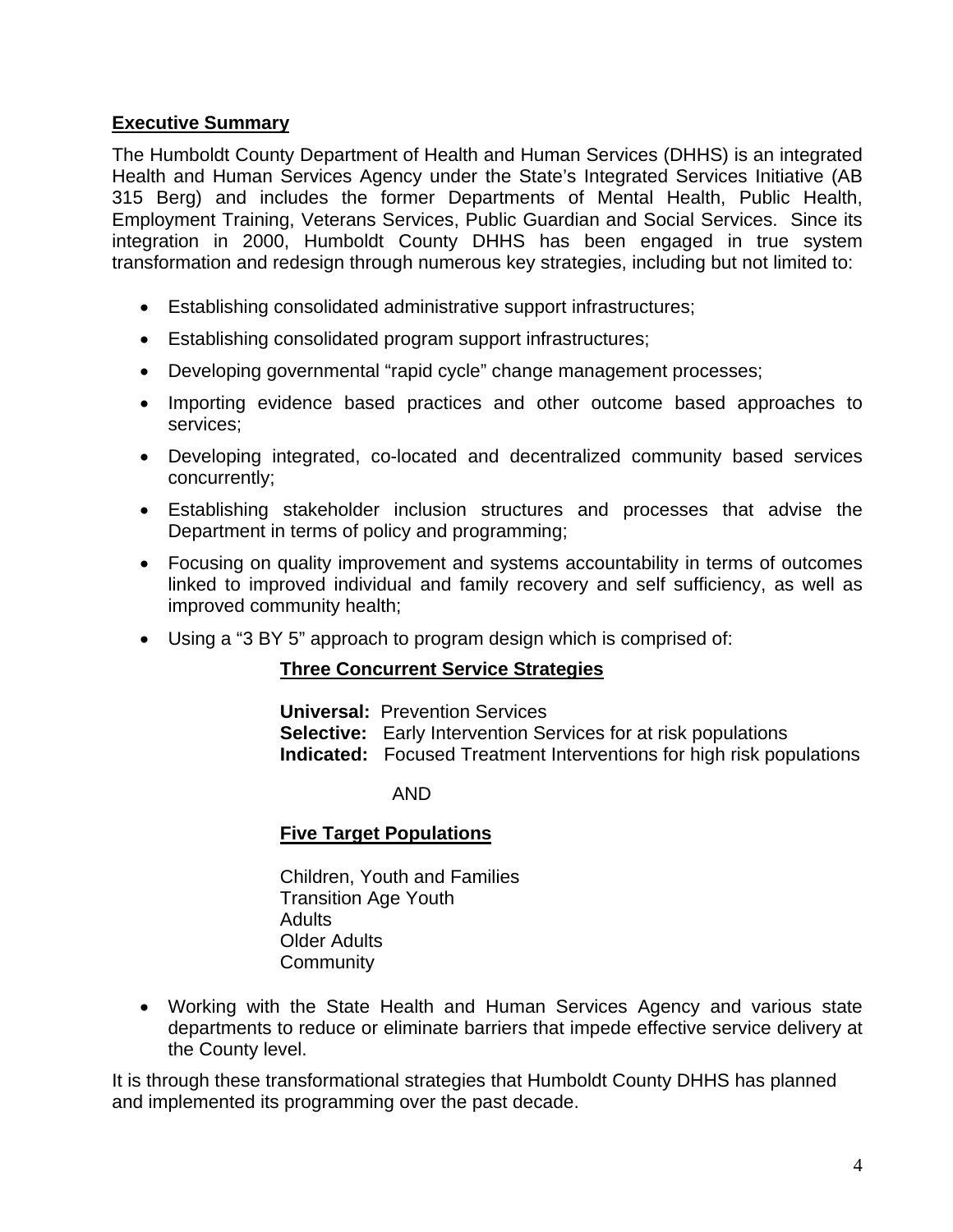#### **Humboldt County AB 315 Strategic Plan Update 2011- 2016**

# **Introduction**

Humboldt County began Phase I of this Health and Human Services Agency authorized Integrated Services Initiative in February 1999 through legislation (AB 1259) introduced by Assembly Member Virginia Strom-Martin. The purpose of AB 1259 was to allow Humboldt County, with the assistance and participation of the appropriate state departments, to implement an integrated and comprehensive county health and human services system. In 2004 AB 1881, authored by Assembly Member Patty Berg, authorized continuation of Humboldt County's transformational work. AB 315 (Berg 2007), made this Integrated Services Initiative permanent.

Since 1999, Humboldt County has strived to maximize its resources, both fiscal and staffing, towards the integration of state department programs and initiatives, to better serve children, families, transition age youth, adults and older adults in the context of their community and culture in a holistic manner.

Towards this goal of integration of siloed parallel programs and state initiatives (e.g. Mental Health Services Act/Child Welfare Services Improvement Projects), Humboldt County has worked across departments and with communities and other stakeholders to eliminate or reduce barriers that despite the state's intent, may result in less than optimal care and costs related to these overlapping and vulnerable populations.

Over the past decade, Humboldt County Department of Health and Human Services has demonstrated that through its integrated health and human services delivery structures and processes significantly higher quality, more effective, less costly, holistic and outcomebased practices can be planned, funded and implemented.

# **Vision**

People helping people live better lives.

# **Mission Statement**

To reduce poverty and connect people and communities to opportunities for health and wellness.

# **Operational Principles: System Values**

- Our integrated programs for children, families and adults deliver coordinated, efficient services.
- These services focus on client and community strengths and emphasize prevention, resiliency, recovery and hope.
- We collaborate with clients in their recovery and tailor our services to fit the values and needs they identify.
- Our programs are evidence-based and outcome-driven to ensure quality and accountability.
- We value and nurture our partnerships with community stakeholders.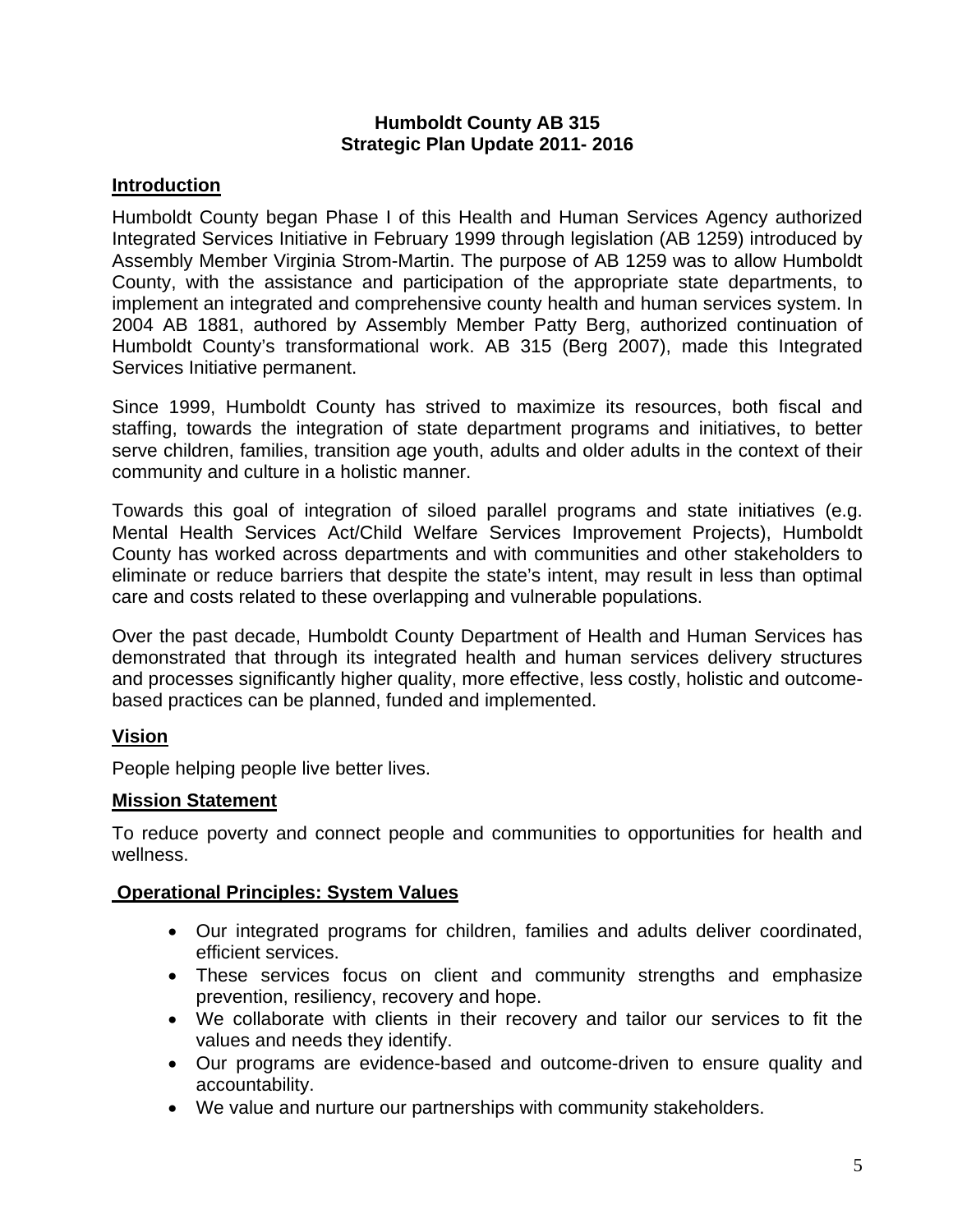# **Organizational Transformation: Rationale**

Over the past decade there has been a noted increase in state/federal initiatives, legislation and reports related to the need for significant and fundamental changes in health, mental health and social services delivery systems. An underlying theme of these various initiatives/reports is the need for significant system reform that **transcends simply "improving**" health and human services across traditionally separate systems to mutually served clients. An illustrative example of these siloed services across age spans is provided below:



Further, these reform initiatives generally speak to the need to transform health and human services systems in terms of:

- Increased client and community stakeholder involvement;
- Increased culturally relevant and inclusive practices;
- Systems delivery based on Evidenced Based Practices;
- Systems delivery based on community values;
- Systems reformation focused on quality improvement and;
- Systems accountability in terms of outcomes linked to improved community health, individual and family recovery or self sufficiency.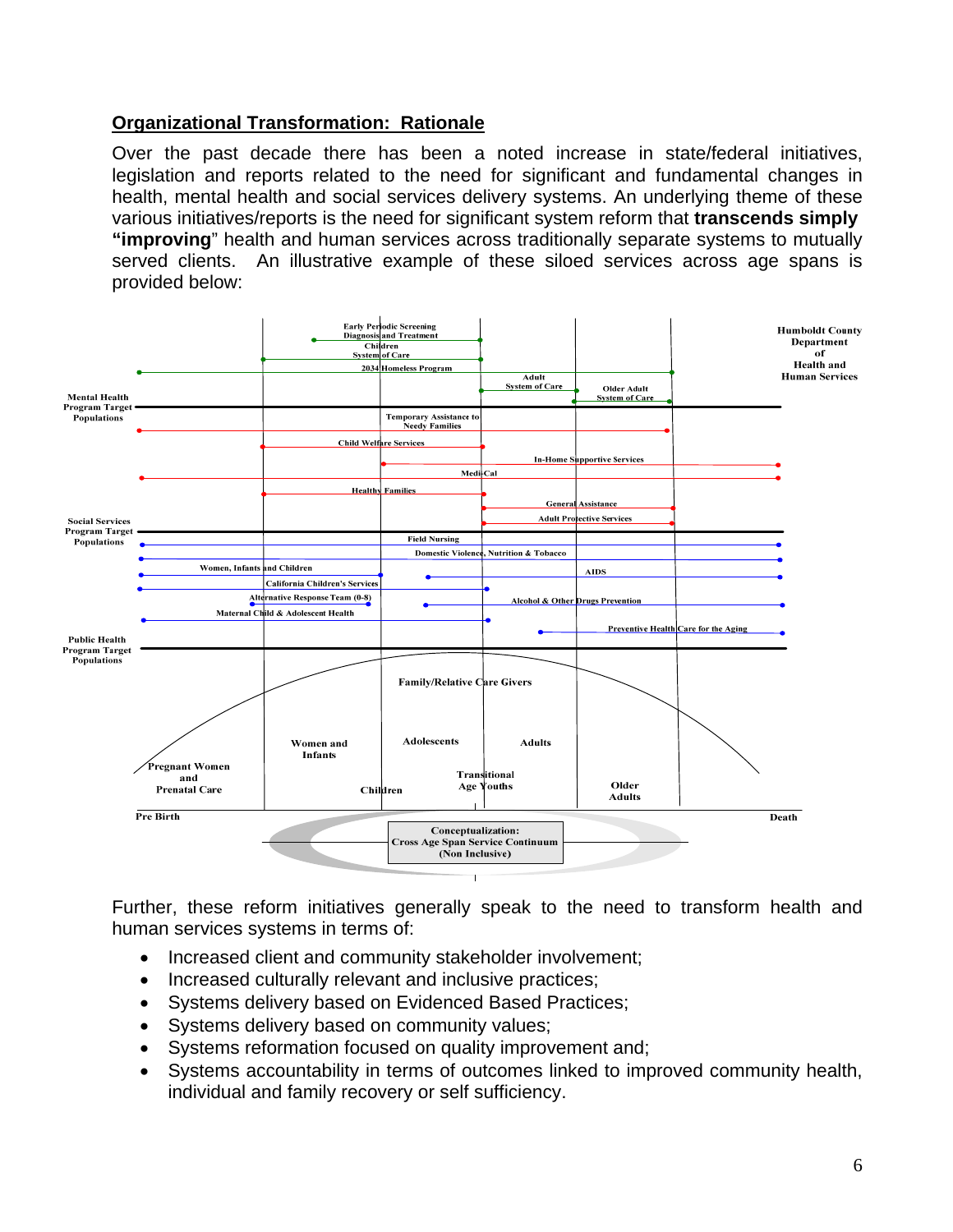Despite these recommendations, there was not a comprehensive "blueprint" that defined, operationalized and linked health and human services delivery systems transformation initiatives across federal/state/county departments and age spans.

Transformation has been defined by Humboldt County DHHS as more than just restructuring but a quantum change that reflects a radical redesign and new strategic intent for our organization.

Humboldt County's integrated initiatives over the past decade reflect our developmental efforts to establish and operationalize a defined "road map to transformation" at the County services level.

# **Phase I Implementation**

At the start of the Initiative implementation in 1999, a core strategy contained in Humboldt County's Phase I Strategic Plan was to conduct an assessment of its multi-departmental organizational structure and reorganize to promote increased efficiency in administration and increased access to funding.

In relation to this organizational restructuring strategy, Humboldt County, over the past 11 years, integrated six departments (Social Services, Mental Health, Public Health, Employment Training, Veterans Services and Public Guardian) to form the Department of Health and Human Services. This reorganization has been efficient in relation to positioning Humboldt County for its various systems transformation processes and programming integrations. An updated chart of this redesigned health and human services organizational structure is contained below. The structure reflected in the chart has been developed to enhance holistic administrative and program support structures required to reduce program and State initiative fragmentation and facilitate integrated service transformation.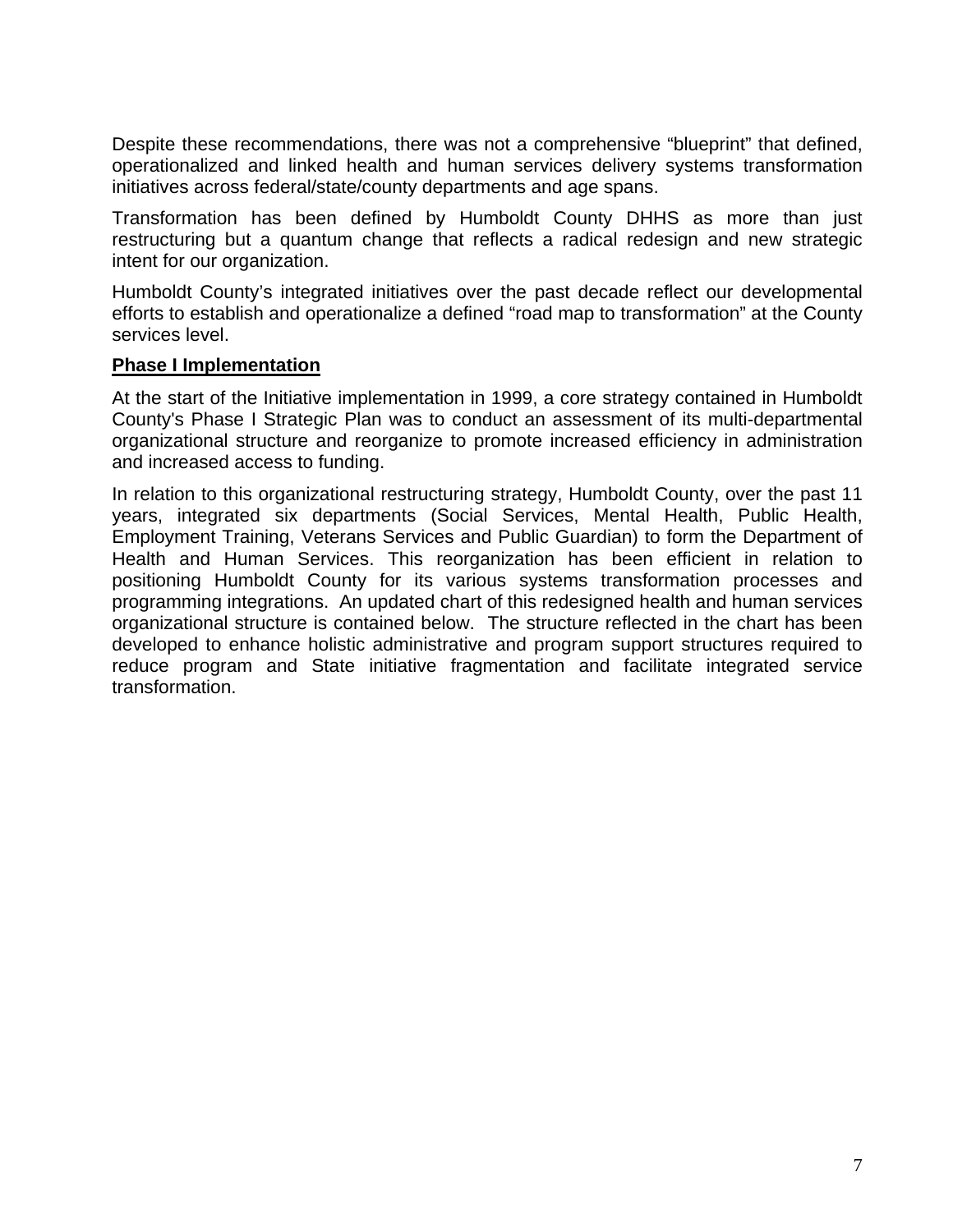

Phase I of Humboldt County's organizational consolidation (1999-2004) also focused on integration and co-location of Humboldt County's administrative infrastructure consisting of information services, employee services, and financial services. The organizational chart below provides an overview of the functions of each of these consolidated health and human services administrative divisions: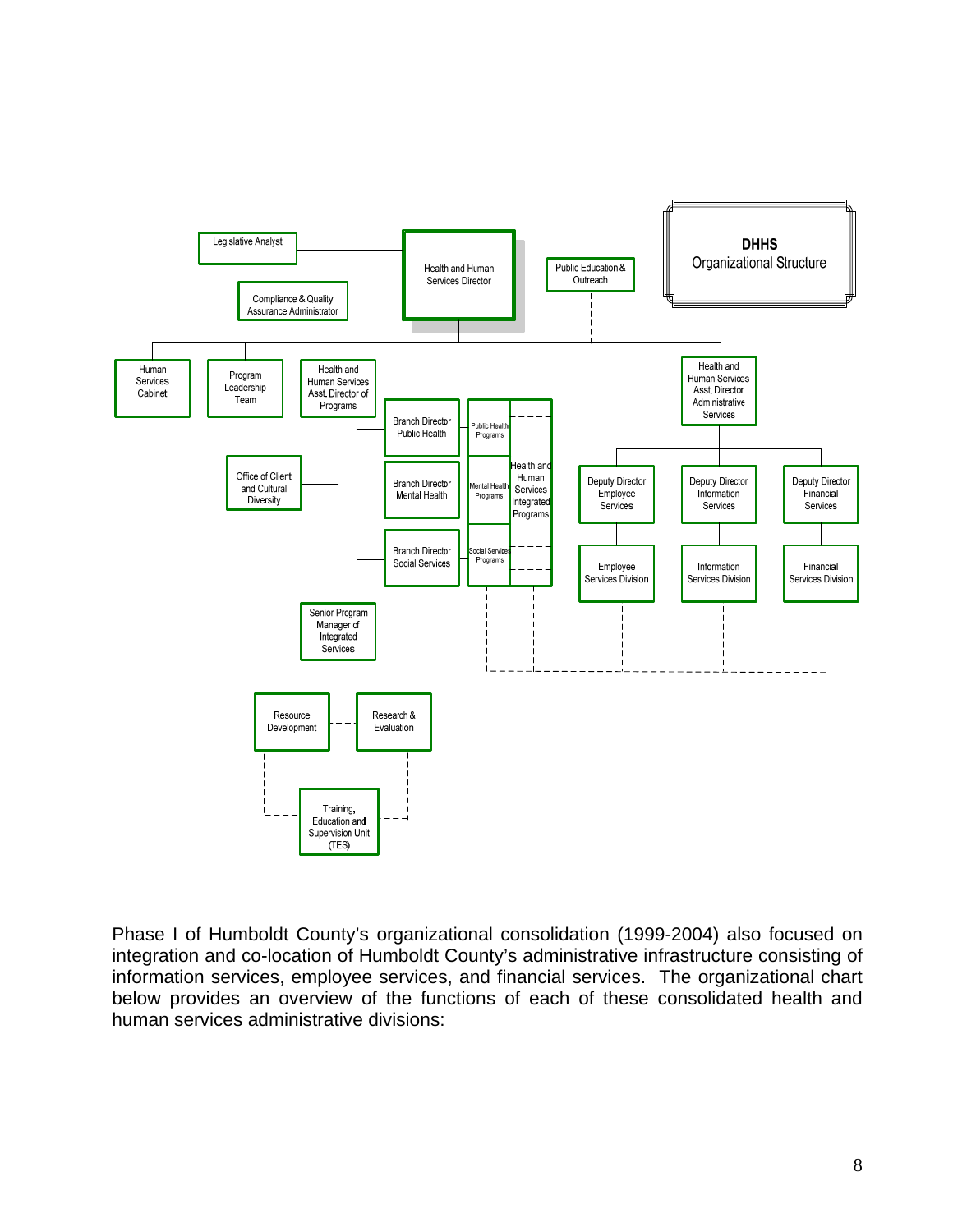#### **Department of Health and Human Services**

#### **ADMINISTRATIVE SUPPORT STRUCTURE**



A process flowchart that is descriptive of how Humboldt County Department of Health and Human Services has approached state initiative planning and programming from an integrated services initiative perspective is presented below. The flowchart is an example of how planning and programming for clients and their families involved in multiple service systems and state initiatives (e.g. Child Welfare Services improvement projects/Mental Health Services Act) were integrated.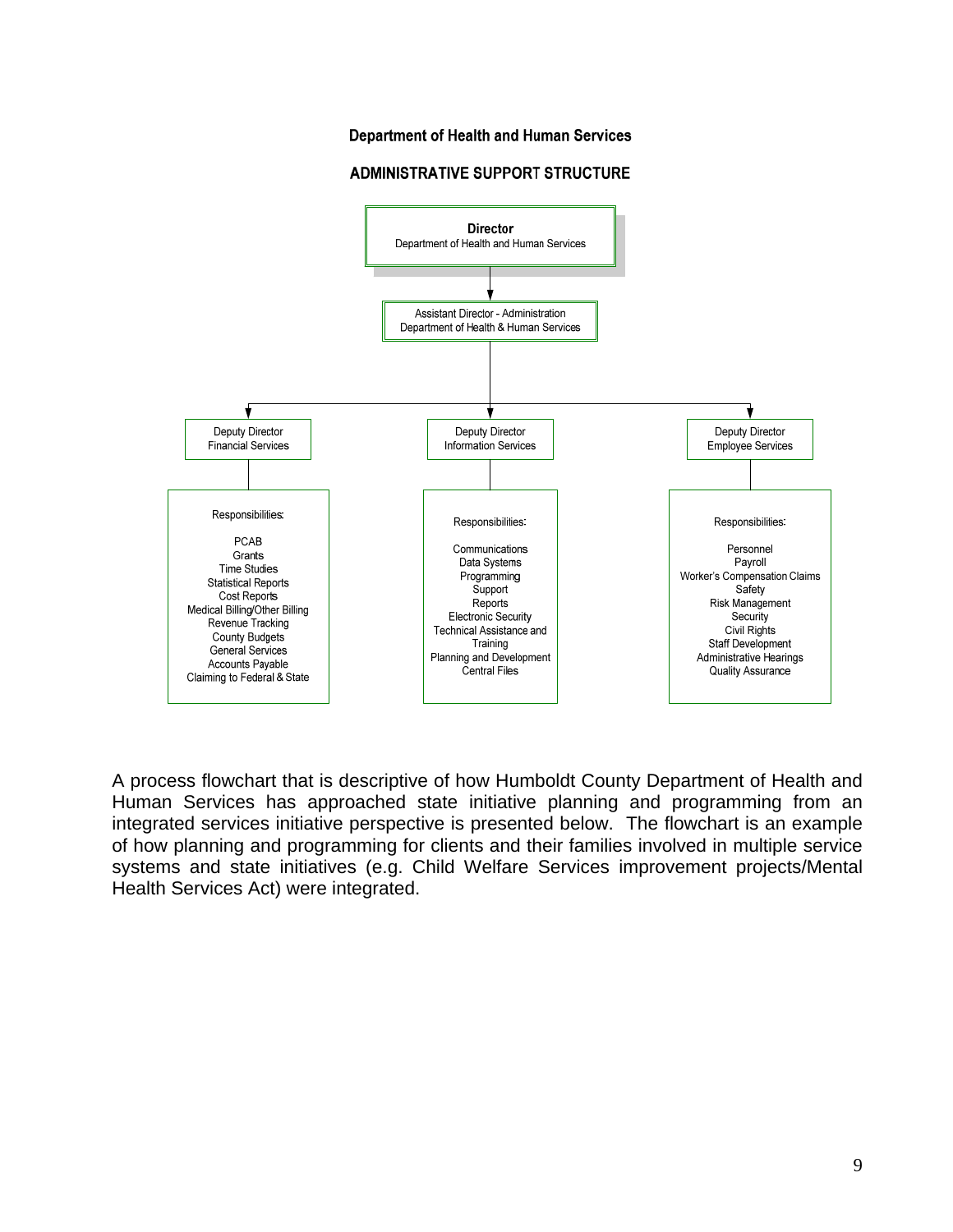

# **Phase II Implementation**

Humboldt County's Phase II (initiated in 2005) organizational efforts "built" on Phase I administrative restructuring efforts towards increasing the department's capacity needed for the development of centralized program support structures and processes that were required to support systemic transformations across the department's three primary Branches (Mental Health, Social Services, Health) and its community stakeholders. These program support structures consist of an integrated:

- **Office of Client and Cultural Diversity**
- Research and Evaluation Support
- Training, Education and Supervision Support
- Resource Development Support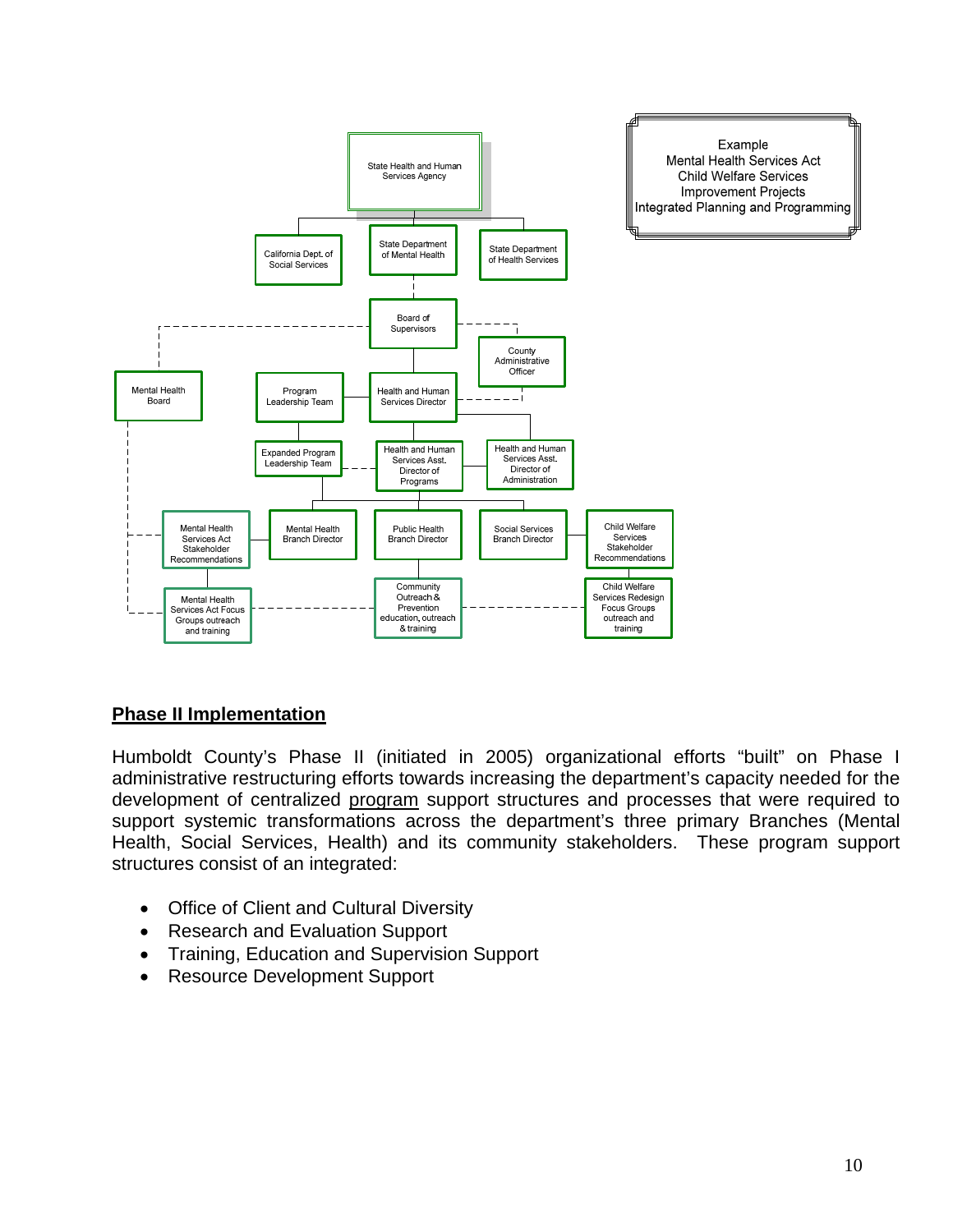The program support structures for integrated services include:

- **1. Office of Client and Cultural Diversity:** 
	- Support, guide and encourage implementation of activities that promote client and cultural competence; guided by values of wellness, recovery, inclusion, respect and equality.
	- Creating a system that is ready to embrace inclusion of clients, families and youth partners.
	- Recommend to senior DHHS staff training and staff development needs for inclusion of improved and culturally competent client and family partnerships in the workplace.

# **2. Research and Evaluation Support:**

- Provide data specific to issues/programs as requested by DHHS.
- Conduct/provide literature reviews on Evidence Based Practices (EBP) for approved projects.
- Provide formative and summative outcome data; produce audience specific outcome reports on targeted programming.
- Establish fidelity and outcome measures for approved projects.
- Develop and collect methodology to gather needed client and cultural information.
- Conduct needs assessments on approved projects.

# **3. Training, Education and Supervision Support:**

- Provide/contract for pre-launch EBP training and education to branches and stakeholders.
- Provide or coordinate EBP post-launch or on-going training and education needs.
- Develop training to better understand the complex needs of families, engaging for early intervention and supporting connections in the community.
- Develop training to address client and cultural diversity.
- Develop curriculum to promote clients, families and youth partnerships.
- Provide pre-licensure clinical supervision and work force development support.

# **4. Resource Development Support:**

- Track funding and grant initiatives that may target these needs.
- Develop funding applications with integrated development teams.
- Develop integrated information regarding Humboldt County to be used in funding applications by branches and/or DHHS.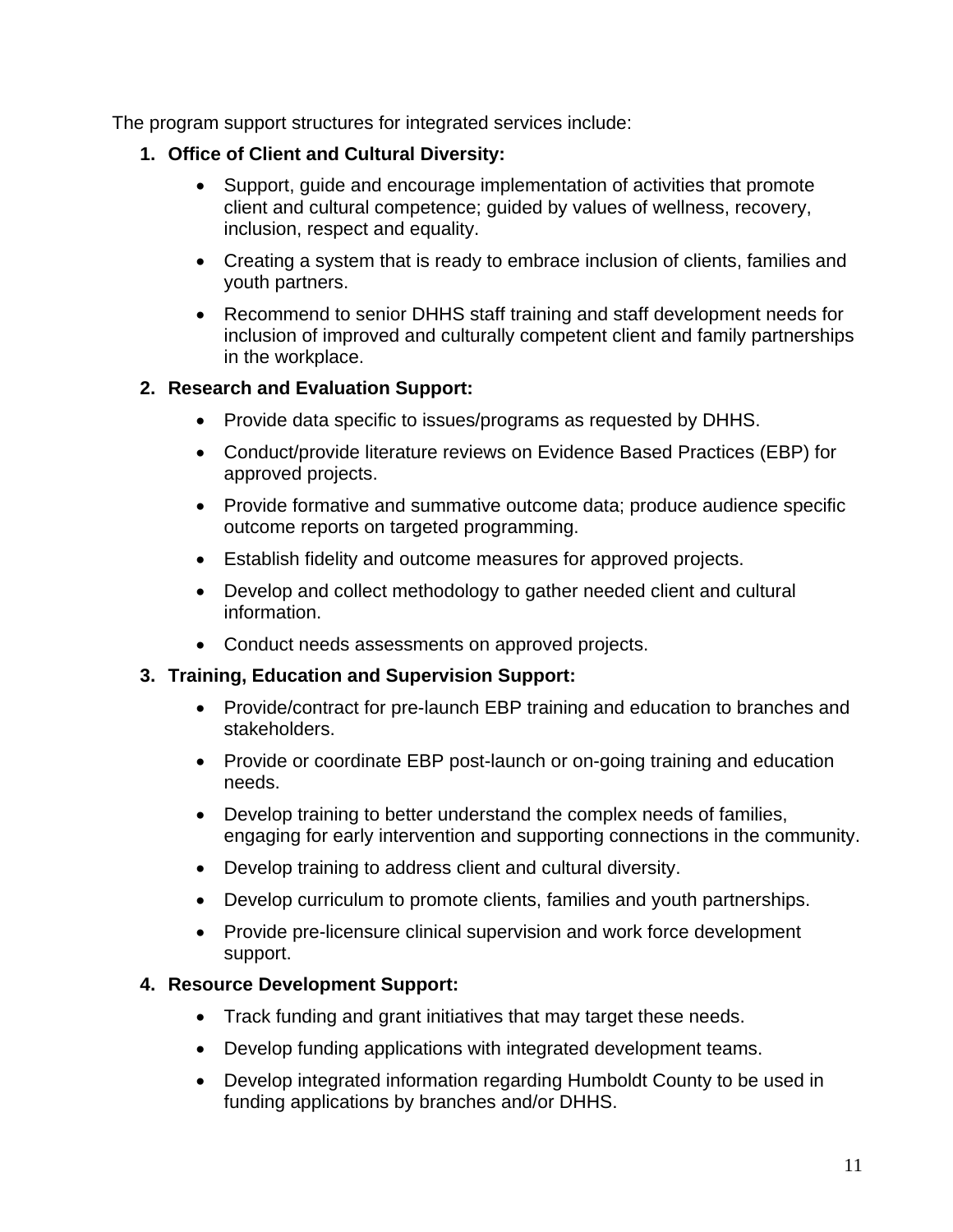In addition to the above structures, interrelated and dynamic processes that link these program support divisions across the Branches have been designed and launched. These processes are a unique approach in terms of our organizational transformational work and represent Humboldt County's developmental efforts towards the identification of interrelated systematic government sector "Rapid Cycle" processes required to initiate Evidence Based or outcome driven programs required to transform health and human services delivery systems. A flow chart outlining these processes is contained below:



#### **Humboldt County Rapid Cycle Change Matrix**

# **Evidence Based Practices**

The above "Rapid Cycle" process has evolved in relation to the need to transport and launch Evidence Based Practice Models and focus on outcome driven systems capacity as part of Humboldt County's service integration efforts. Evidence Based Practices implemented or in process of launch as part of our efforts to develop cross-departmental services are described below: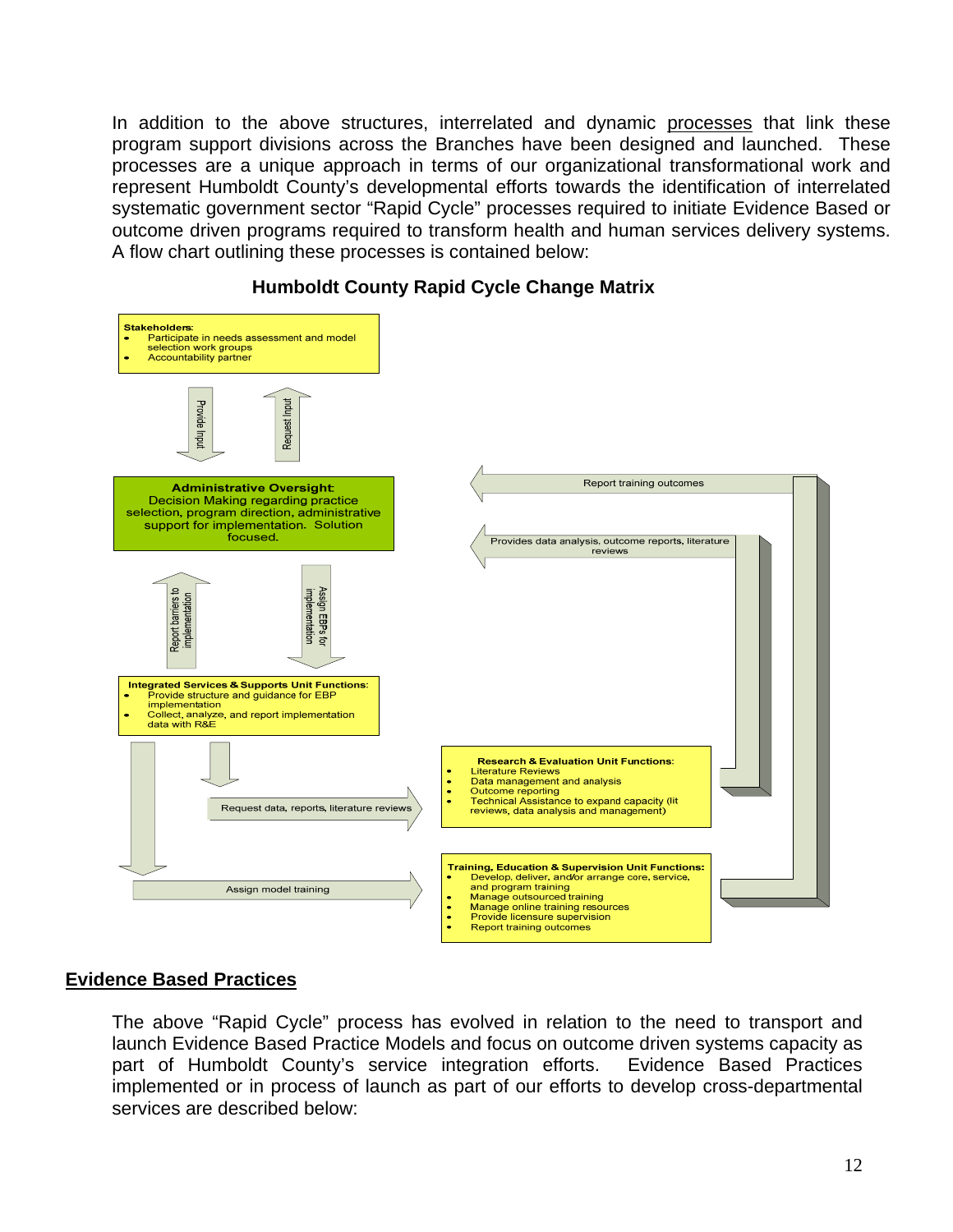# **Currently Implemented**

**Incredible Years (IY):** Incredible Years is prevention program in the form of parent training designed to promote emotional and social competence and to prevent, reduce, and treat aggression and emotional problems in young children 0 to 12 years old. Humboldt implemented IY in October 2004. Through June 2010, 371 Caregivers with 523 associated children under the age 18 have been served.

**Functional Family Therapy (FFT):** FFT is a well-established, evidence based family therapy intervention for the treatment of violent, criminal, behavioral, substance use, school, and conduct problems with youth ages 11-18 years and their families. It was implemented in October 2004 and had served 320 youth through December 2010.

**Aggression Replacement Training (ART):** Implemented in February 2005, ART is a comprehensive intervention program designed to teach adolescents to understand and replace aggression and antisocial behavior with positive alternatives using Prosocial Skills; Anger Control; and Moral Reasoning. In Humboldt, ART is implemented for adolescent youth 12 to 18 years old who show or are at risk of aggressive behavior and placed in the North Coast Regional Facility. Informal outpatient ART groups are also occurring with Probation's Healthy Alternatives diversion program (new in late 2010). As of December 2010, 235 youth have participated in ART.

**Family to Family (FtF):** Promoted by the Annie E. Casey Foundation, the Family to Family model provides communities with a framework to improve their child welfare system. Family to Family provides a set of tools to assist with developing family resources. In addition, since May 2005, Team Decision Making have been conducted when key placement decisions are made. The meetings involve birth families, support systems, case workers, foster parents and community members, to ensure a network of support for children and the adults who care for them.

**Parent Child Interaction Therapy (PCIT):** PCIT, launched in October 2004, is an intensive treatment designed to work with parents and children (ages 2-7) together to teach parents the skills necessary to manage their children's behavioral problems. It serves Parents/Caregivers with their children ages two to seven who are risk for maltreatment or exhibiting externalizing behavioral problems. To date, 43 Parents/Caregivers with 39 children have been served.

**Nurse-Family Partnership (NFP):** The Nurse-Family Partnership is an evidence-based home visiting program launched in Humboldt County in July 2009. The Nurse Home Visitors begin seeing pregnant mothers before the birth of their first child and follow the family until the child reaches two years old. This preventive model is available to low income pregnant women (first time mothers) between 16 and 28 weeks of gestation. Currently, 92 women are enrolled with capacity recently expanded to 125.

**Integrated Dual Diagnosis Training (IDDT):** Planning and training for IDDT began in Spring 2010. Integrated treatment means that both psychiatric and substance abuse treatment are provided at the same time, at the same place, and by the same team. Specific IDDT components include: multidisciplinary team; partnership with an Integrated Substance Abuse Specialist; Stage-Wise Interventions; access to comprehensive dual diagnosis services; time-unlimited services; outreach assistance in the community;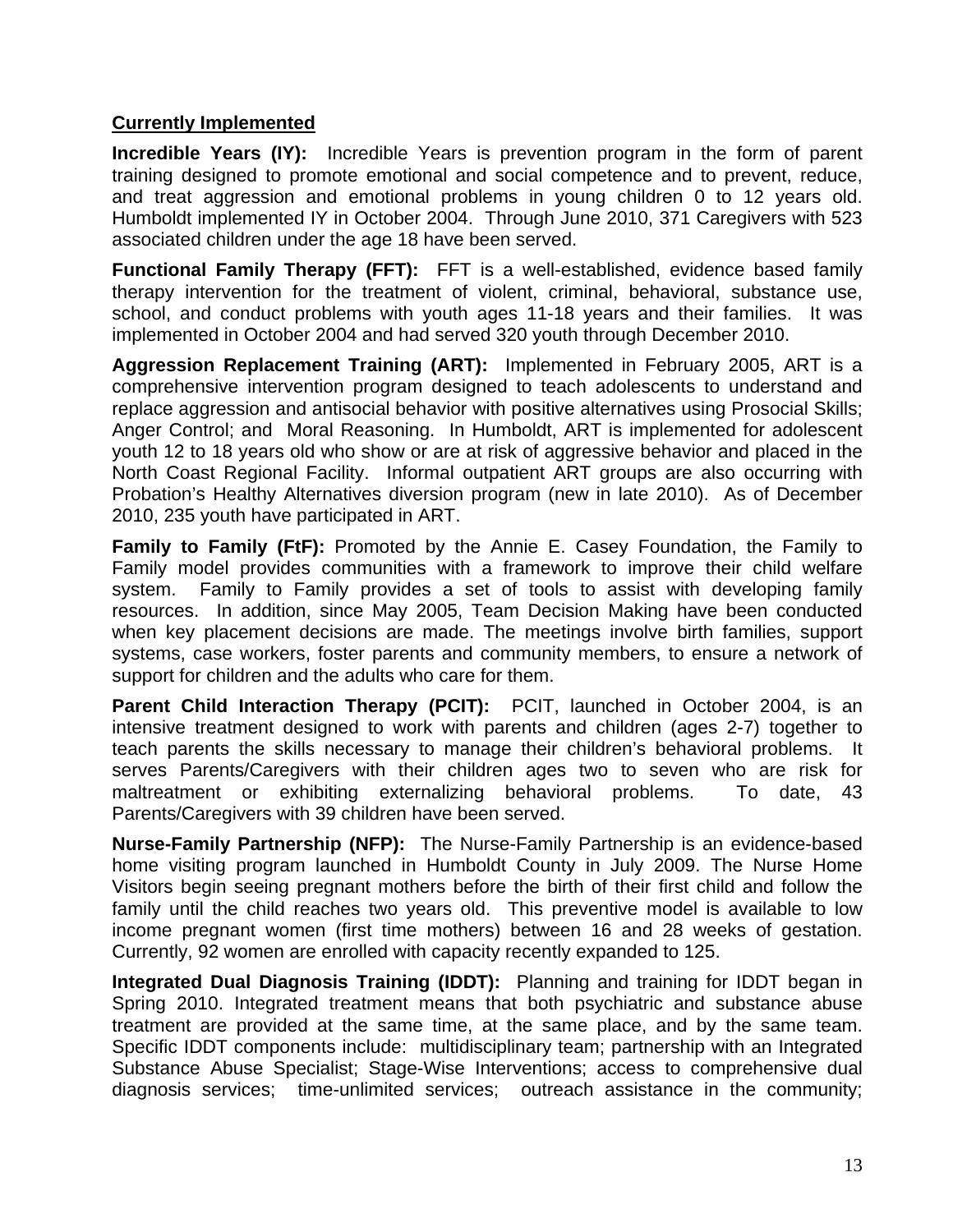motivational Interventions; substance abuse counseling; group treatment designed to address both mental health and substance abuse problems; family education and support on dual diagnosis; participation in alcohol & drug self-help groups; pharmacological treatment; interventions to promote health; and secondary interventions for nonresponders such as but not limited to clozapine, naltrexone, or disulfiram or intensive family intervention. The program will serve adults 18+ years with co-occurring disorders.

**Trauma Focused Cognitive Behavioral Therapy (TFCBT):** TFCBT launched in Spring 2010 to serve children four to 18 years of age who have serious emotional disturbance and trauma history. DHHS trained over 20 therapists in addition to supervisors and managers to ensure wide dissemination of this model across the children's system of care. To date, 17 clients have been served through the TFCBT model.

# **Approved for Implementation 2011-12**

**Adolescent Community Rehabilitation Approach with Assertive Continuing Care (A-CRA/ACC):** A-CRA/ACC will serve Adolescents (12 to 22yrs) with substance abuse or cooccurring disorders. It is a behavioral intervention that seeks to increase the family, social, and educational/vocational reinforcers to support recovery; and uses time-out from these reinforcers for substance/alcohol use. Assertive Continuing Care (ACC) includes home visits and case management. It stresses rapid initiation of services after discharge from treatment in order to prevent or reduce the likelihood of relapse. This model has strong research and evaluation results that match local needs, has been the centerpiece for many adolescent substance abuse grants from SAMHSA. Research demonstrates it is a cost effective comprehensive treatment with strong outcomes compared with other models.

**Safe Care:** Safe Care is a home visitation parent training program designed to reduce child abuse and/or neglect of young children between zero and five years old. It fits with DHHS goals of implementing evidence based programs, is based on 30 years of research, and extends an evidence based skill set to paraprofessional staff who are already in roles that support families at risk.

**Risking Connections & Restorative Approach:** These companion models will serve children and youth placed at the Children's Center shelter. In addition, training can expand to allow families and care providers to more effectively maintain youth at home or in less restrictive family settings. Risking Connections is a foundational trauma training curriculum and program rooted in relational and attachment theory. It provides a framework for understanding and healing the wide array of symptoms and behaviors that land traumatized people in a wide range of mental health settings. Restorative Approach is a model for congregate care settings for children and adolescents emphasizing the healing power of the relationship by providing children with the opportunity to make amends and learn skills to avoid future problems. It is a fit within DHHS because nearly all the youth at the shelter have a history of trauma. This model was identified by review of research, feedback from Youth Law Center, recommendation by Child Welfare League of America, and was selected in a review of four models by a committee comprised of Youth, Children's Center staff, Mental Health staff and Child Welfare Social Workers.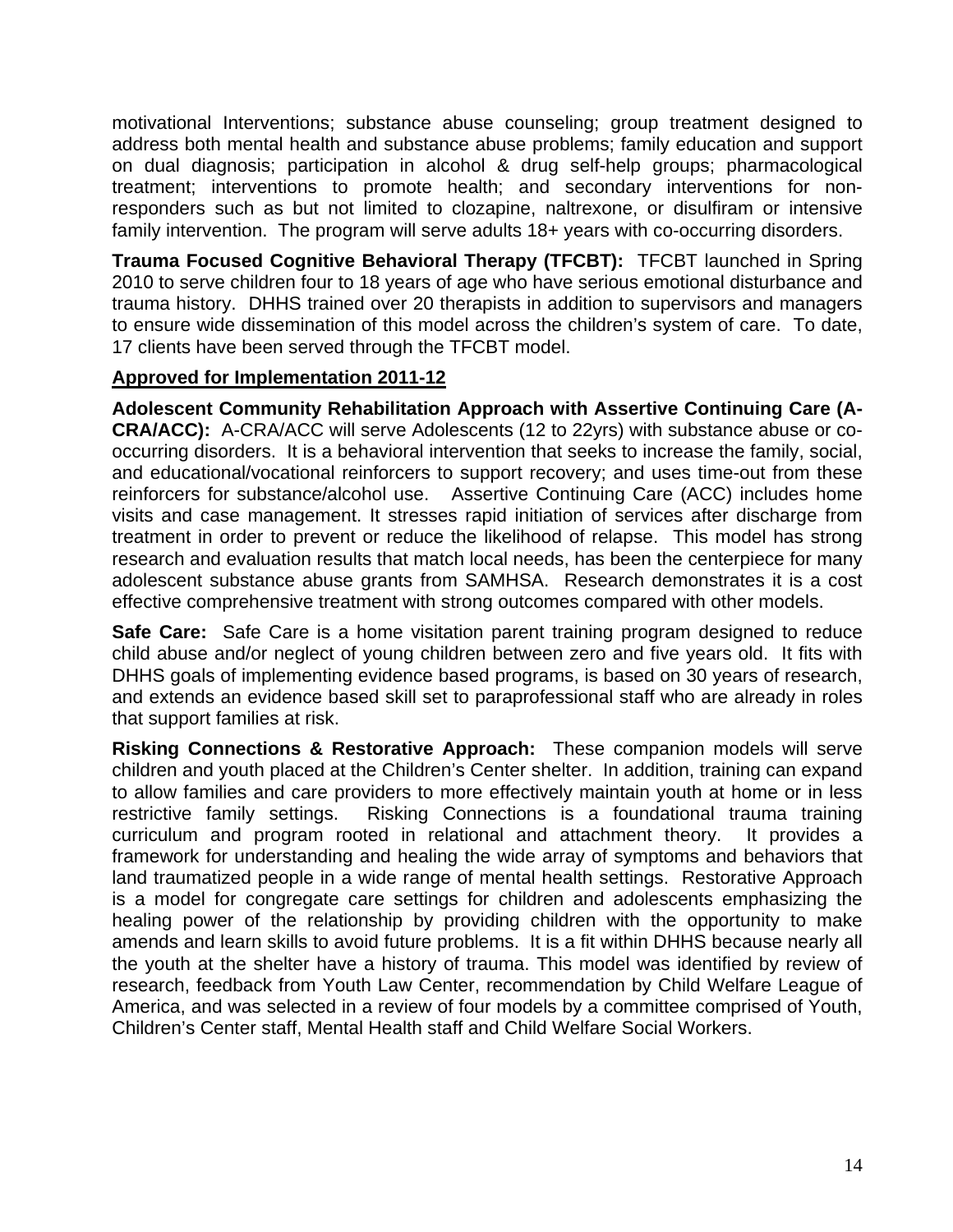# **Awaiting Approval**

**Partnership for Youth Transition, based on Transitions to Independence Process (TIP) System:** This model will be the core approach to a newly forming Transition Age Youth Division which was designed by youth and DHHS to meet the needs of TAY in a developmentally appropriate way, connecting to adult and children's systems of care where appropriate. The model can serve youth/young adults 14-29 yrs with emotional/behavioral difficulties. It engages youth/young adults in their own futures planning process, providing them with developmentally-appropriate, non-stigmatizing, culturally-competent, and appealing services and supports. It also involves their families and other informal key players. PYT/TIP was selected by a cross discipline team including youth and is a good fit with Humboldt's values and the HCTAYC mission.

# **Other EBPs Used (Not measured or implemented to fidelity)**

**Matrix Model:** Begun in 2007, though not implemented as an EBP with fidelity, the Matrix Model is an intensive outpatient treatment approach for stimulant abuse and dependence. It is currently part of the curriculum for group treatment for all clients in adult outpatient AOD programs and at the Healthy Moms Program, as well as being used in part at the Regional facility and adolescent substance abuse treatment program. For adult programs, the model is being replaced with IDDT and for adolescent programs, the model is in the process of being replaced with A-CRA/ACC, described below, both of which have broader application and will be implemented with fidelity.

**Motivational Interviewing/Enhancement:** Motivational Interviewing has been taught and used for several years across ages and disciplines such as mental health, co-occurring disorders, substance abuse, Child Welfare, Probation, and pregnant/ parenting women. It is imbedded in other EBPs such as IDDT and NFP and is also used in supervision with staff. DHHS and Probation have hosted several trainings in the last 5 years to help staff learn to integrate these skills into daily practice across multiple populations.

Humboldt County Health and Human Services is committed to implementing Evidence Based Practices in targeted Universal (prevention), Selective (early intervention) and Indicated (treatment) strategies. This long-term strategic approach is constantly reassessed for outcomes and fiscal efficiencies. Evidence Based Practices are viewed as one foundation for successful community and family interventions.

The next challenge is to move the implementation from project-specific practices to a system structure that weaves together the models in a way that widely permeates DHHS staff and community skill sets, maximizing access to research-supported approaches for families throughout the county.

# **Integrated Service Co-Location Strategies**

The department has implemented a two pronged approach towards maximizing program integration and ultimately, service transformation which involves centralization of administrative and program support services as well as co-locations of departmental programs where appropriate; and co-located decentralized services in partnership with community stakeholders in a developmental approach towards service delivery transformation.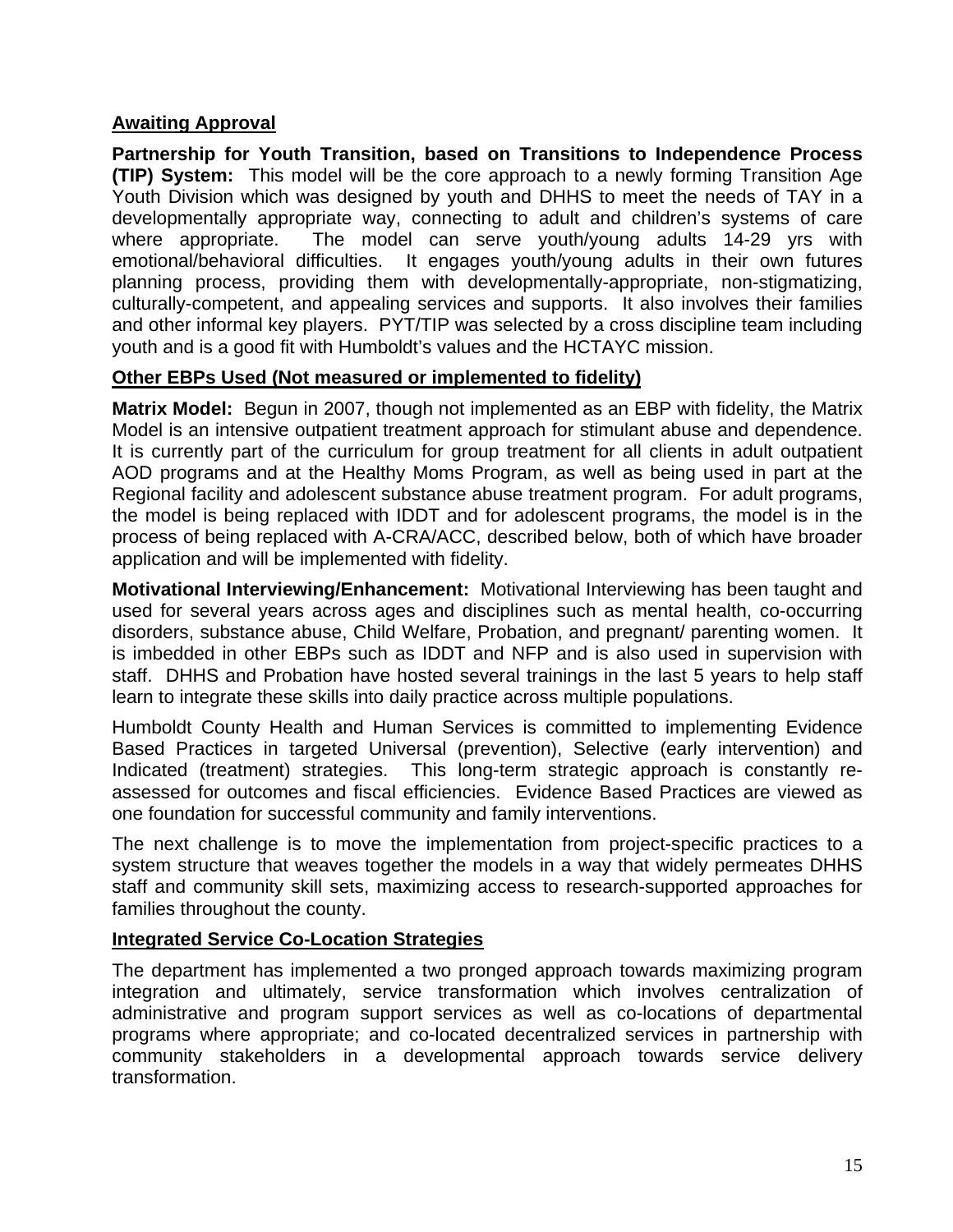The service "decentralization" process is a strategy that is in many ways more complex than departmental co-location as it involves new and diverse community partnerships (e.g. Community Resource Centers/community stakeholder collaboratives, etc.) and combined with EBP's and the concurrent implementation of Universal / Selective and Indicated approaches represent a fundamental strategic transformation in approaching community health and wellness issues.

For example, Family Resource Centers (FRC's) are non-profit, community based agencies that provide support and resources to community members. The supports and resources offered by Humboldt County's 17 FRC's vary depending on community needs, geographic location and funding. The types of services provided by Resource Centers may include child welfare services, employment services, immunizations, parenting classes, food and clothing distribution, counseling, case management, senior lunches, and community building events.

Resource Centers are key partners in improving the health and safety of Humboldt County. DHHS and the Resource Centers have identified numerous ways to combine efforts to improve outcomes for families. These efforts include DHHS and the Resource Centers' staff meeting monthly; DHHS assigning liaisons to work with individual Resource Centers; public health nurses and child welfare social workers being geographically assigned to work with individual resource centers; cross training staffs; and Resource Centers offering and participating in DHHS promoted Evidence Based Practice programs.

In addition, DHHS has provided funding for the Resource Centers' infrastructure, staffing and training to enable the centers to participate in Child Welfare Services Differential Response, health insurance enrollment, CalFresh access and self sufficiency. Currently, the resource centers provide services to families referred from Child Welfare Services who are at risk for child abuse and/or neglect. Resource Center staffs are also participating in the department's team decision making process. This is a process by which the significant people in a child's life come together to discuss the best solutions for a child at risk for being removed from their family or being moved to another placement.

Community Resource Centers are also key players in the rollout of our Mental Health Services Act programs. Community Resource centers are our partners on several programs and are key informants as we move forward on prevention and family strength based services.

This strong community collaboration has resulted in improved outcomes throughout our county and a deeper understanding the mission and responsibilities of our department.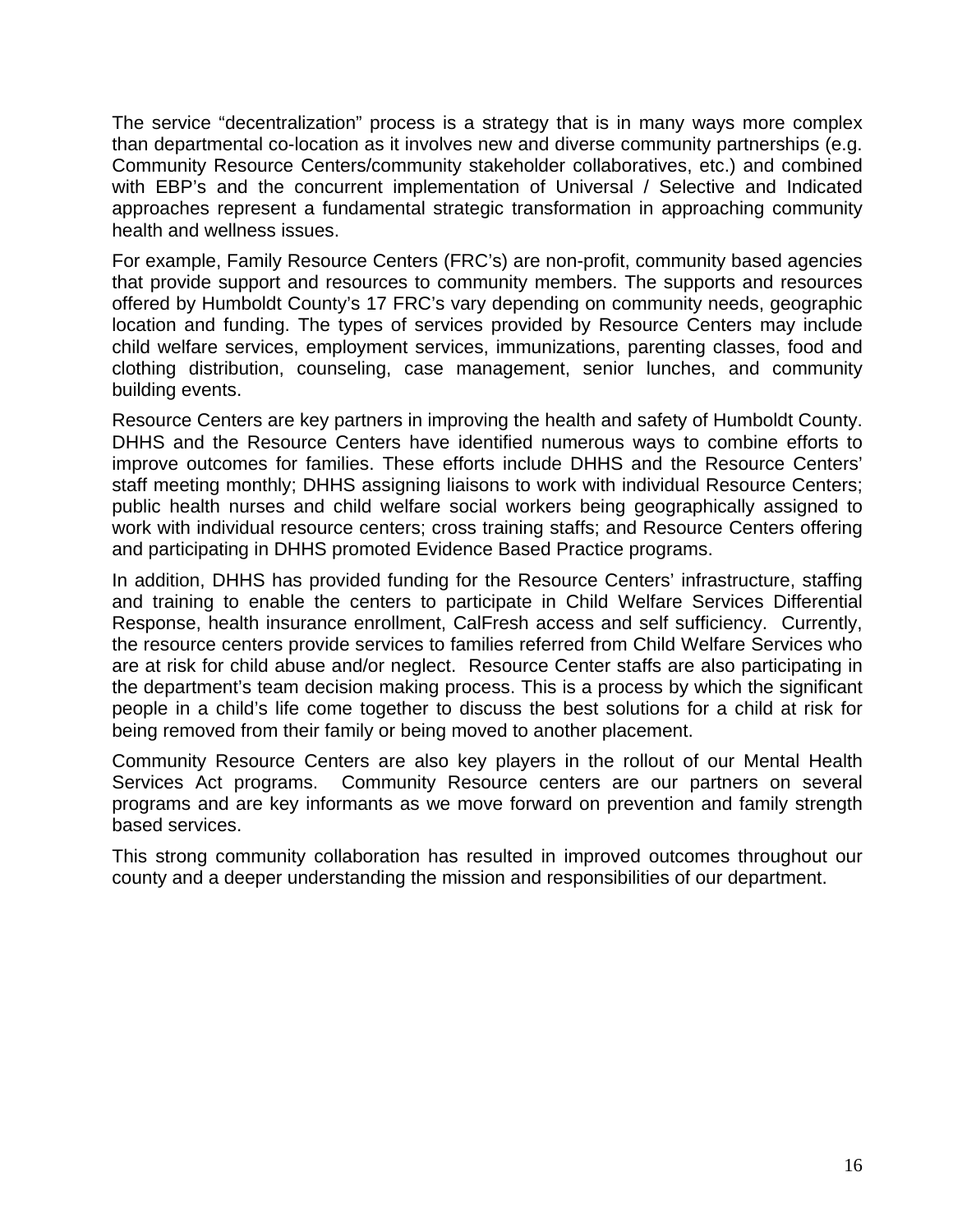# **Challenges and Next Steps**

The Department's Strategic Plan encompasses developmental and complex transformational work that has required gradual systemic change over time.

In addition, the current state budget crisis, the proposed realignment of state programs and the regulatory, statutory and fiscal barriers that impede effective and efficient county system program and planning responses that are required to implement various state initiatives will need continued state department assistance to overcome.

The immediate challenge before the State is to develop and disseminate information about successful transition initiatives such as Humboldt's to support the state proposed realignment in FY 11/12.

# **Strategies**

With Health and Human Services Agency, state department, philanthropic support and technical assistance continue to:

- Design, refine, implement, assess and fund the core transformational organizational program support structure(s) and rapid cycle processes required to facilitate Humboldt County's Integrated Services Initiative.
- Work to enhance State support of Humboldt County's holistic approaches and efforts to achieve organizational integration and cross system strategic plan goals.

# **Strategic Plan Approach**

As a result of ongoing integrated planning the department has established updated Strategic Plan goals which:

- Target integrated programming, evaluation and fiscal planning for all state initiatives.
- Link to its revised health and human services vision, mission and operating principles.
- Are strength based, recovery oriented, client and stakeholder inclusive, responsive to emerging community needs and have a foundation inclusive of evidenced based practices that are consistent with our diverse cultural, ethnic and community values.
- Link to county peer to peer development team approach(s) with similar transformational oriented counties where possible.
- Enhance the department's transformational infrastructure capacities through the development of an integrated and centralized cross-branch:
	- o Outcome and evaluation capacity
	- o Training capacity
	- o Agency resource initiatives and grant response capacity
	- o Public education and outreach capacity
	- o Quality improvement and quality assurance capacity
	- o Stakeholder and cultural diversity inclusiveness capacity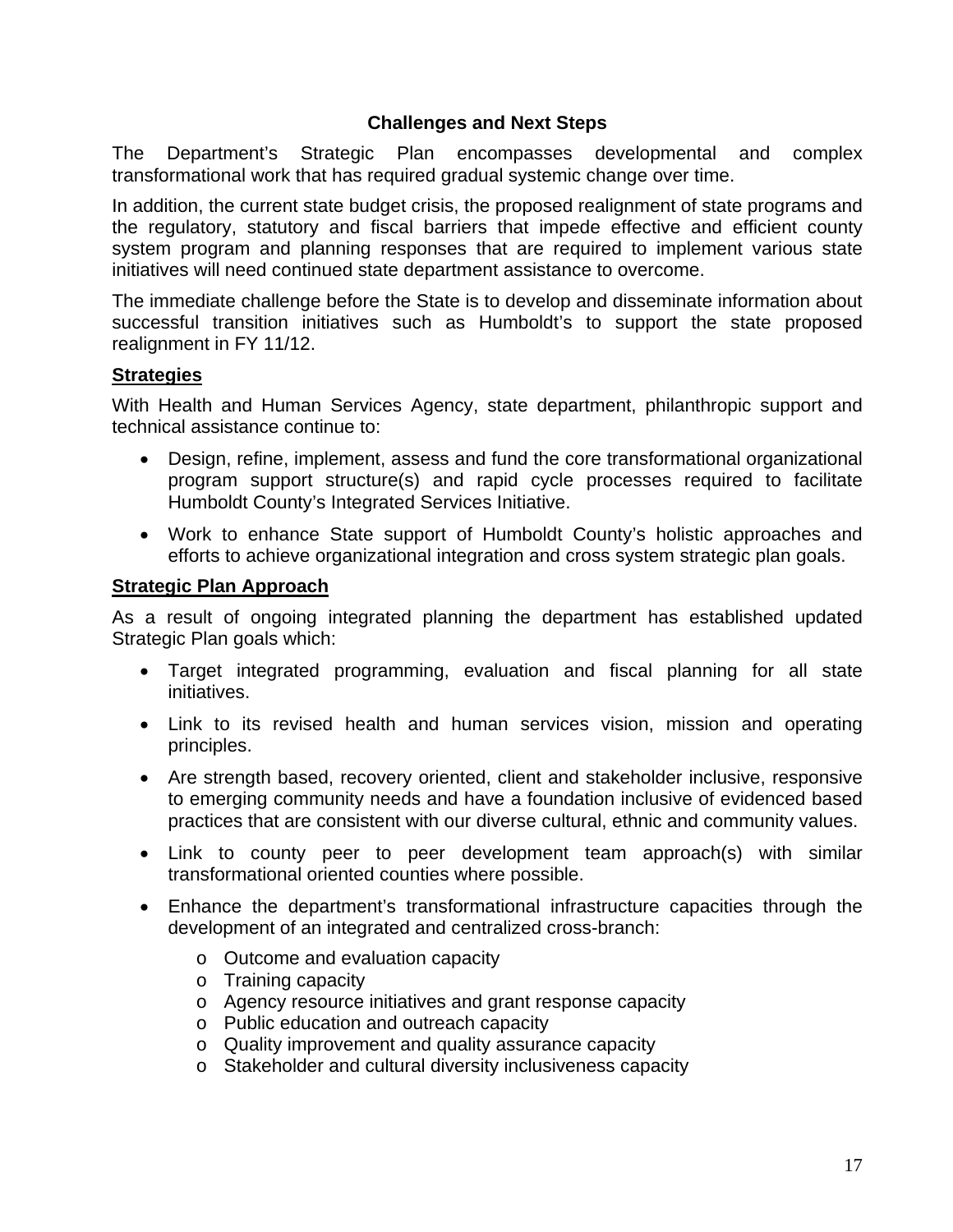Our 2011-2016 goals have been formatted in age span "categories" to facilitate developing critical integration and transformational structures, processes and outcome driven programming of various initiatives. These categories are listed below:

- Strategic plan goals that are primarily targeted at children and family populations.
- Strategic plan goals that are primarily targeted at transition age youth.
- Strategic plan goals that are primarily targeted at adult.
- Strategic plan goals that are primarily targeted at older adult populations.
- Strategic plan goals that are primarily targeted at community health issues and wellness issues.

# **DHHS Strategic Plan Goals 2011 - 2016**

# **Children and Families**

- Incorporate Evidence-Based Practices (EBPs) as appropriate:
	- o Implement Safe Care, to reduce impact of neglect on children 0 to 5 yrs old
	- o Identify and implement Alcohol and Other Drug EBPs
	- o Further develop Differential Response for children at risk of child welfare intervention.
	- o Increase EBPs that increase reunification and decrease child welfare reentries.

# **Transition Age Youth (TAY)**

- Create a TAY Division that links TAY to job training and support, education support, housing, health and behavioral health services.
- Work with each youth to create an adequate support system structure
- Incorporate Evidence-Based Practices as appropriate:
	- o Implement EBPs focused on the behavioral health needs of TAY.
	- o Identify and implement an Alcohol and Other Drug EBP appropriate for this population.
	- o Identify and implement at TAY peer model to foster hope and improve outcomes.

# **Adults**

- Integrate and decentralize adult services to include the Public Guardian Office, Veterans Service Office, In-Home Supportive Services, Older Adults, Adult Protective Services, Employment Training, General Assistance, Behavioral Health, North Coast AIDS Project (NorCAP) and Public Health Adult Services.
- Implement Integrated Dual Diagnosis Treatment EBP.

# **Older Adults**

• In partnership with our communities, design an integrated system of care to meet the developmental needs of the aging population.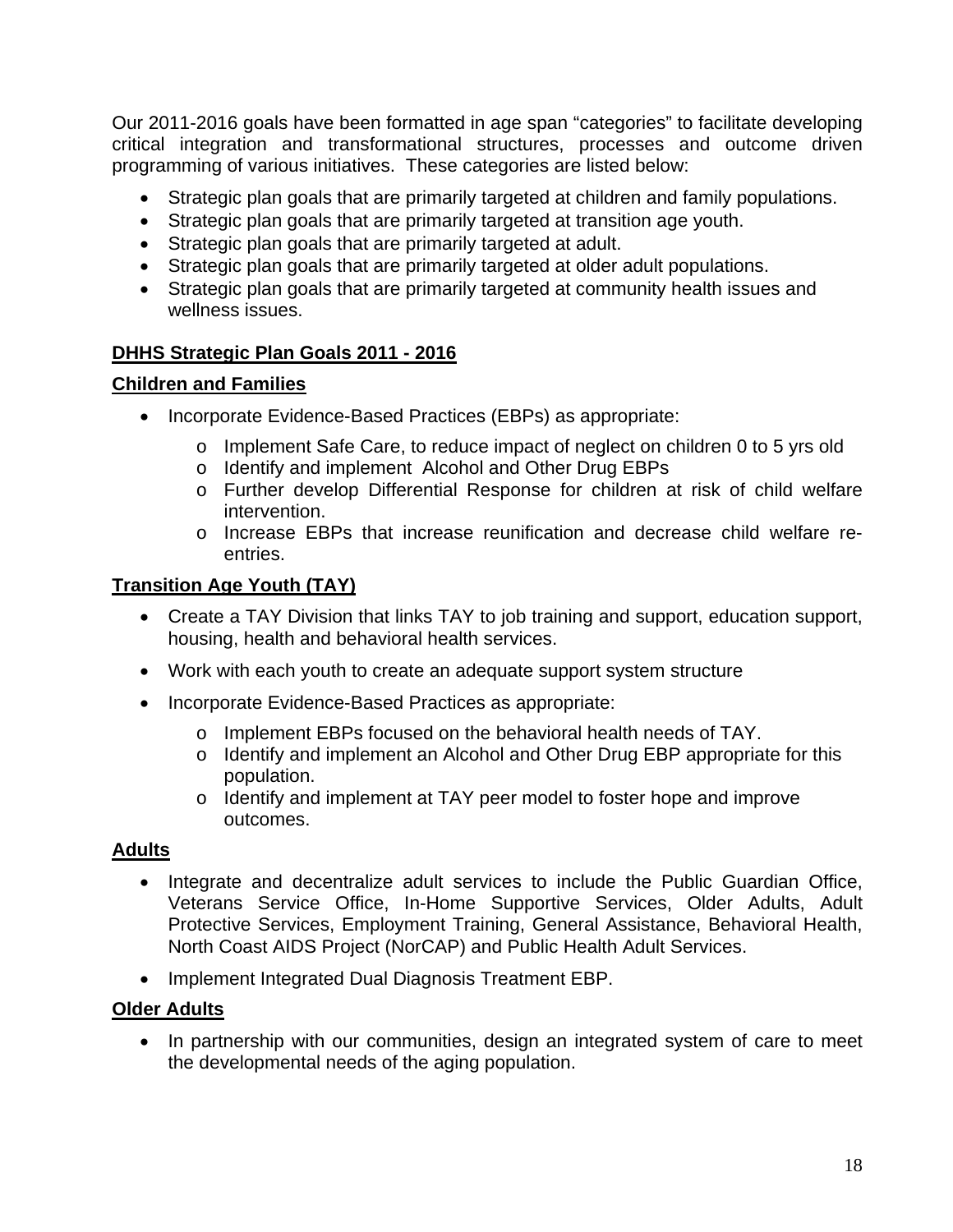# **Community**

- Expand co-location of DHHS services in outlying communities.
- Build linkages with community's resources across lifespan.
- Expand and strengthen community partnerships to ensure the availability of affordable housing and support for hard-to-house families and individuals.
- Co-lead the creation of a local implementation plan for Health Care Reform.

# **Historical Review Phase II AB 1881 Goals 2007-2010**

# **Goal 1**: **Implement integrated foster care approaches for Humboldt County.**

- Merged Child Welfare Services, and Children, Youth and Family Mental Health Services with Public Health foster care services: In March 2010, Children & Family Services was formally integrated, with Phase I of the formation uniting children's Behavioral Health Programs and children's Social Services Programs.
- Expanded foster care behavioral health to include mental health and public health nursing services: This practice was initially focused on children and youth in permanency planning, and now includes family maintenance and family reunification cases. The goal is to provide stability in foster care through holistic, comprehensive services related to permanency, physical health, and mental health. mental health screening is completed for all children with an open child welfare services case.
- Dedicated multidisciplinary team: The integrated case review team includes program managers and supervisors from child welfare services and mental health, and public health. Meetings are conducted weekly to review all youth in the Children's system of care to ensure that there is stability in placement, that their mental health needs are being met, as well as their medical and dental needs.
- Developed logic model and evaluation methodology: Process began with meetings in Spring of 2010. A final product was issued in October 2010. The evaluation methodology is a compilation of several evaluation tools including Division 31 and Efforts to Outcomes. Through these tools we are analyzing stability in placement, high school graduation, obtaining permanent housing, enrolling in a college or vocational school, consistent employment, and obtaining medical, dental, and mental health care.
- Improved Foster Care penetration data per California External Quality Review Organization: From Calendar Year '06 thru Calendar Year '09, our Foster Care penetration rate increased more than 10%, from 56.27% to 61.67%, and is higher than the statewide and mean small county rates.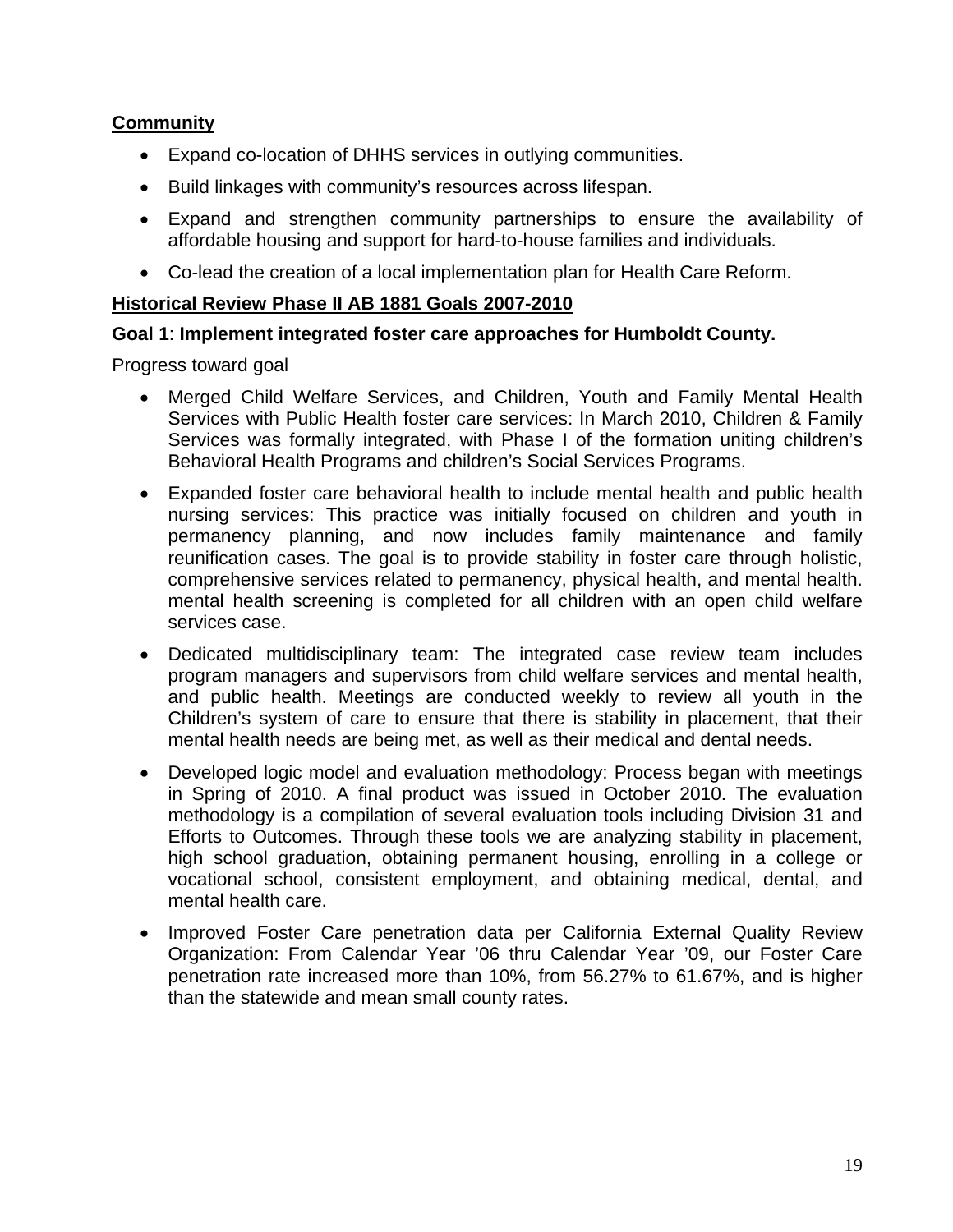#### **Goal 2: Assess and integrate Transition Age Youth services across branches and inclusive of Mental Health Services Act, Transitional Housing Program Plus, Independent Living Skills Program and the Workforce Investment Act.**

- Established Humboldt County Transition Age Youth Collaboration in 2008: Colocation in 2009 of Humboldt County Transition Age Youth Collaboration with Independent Living Skills Program. Humboldt County Transition Age Youth Collaboration developed recommendations and has provided evaluation reports for the Children's Center, Semper Virens, and Psychiatric Emergency Services.
- Brought Transition Age Youth membership onto the Mental Health Board in August 2010.
- Wrote and received approval for Mental Health Services Act Prevention and Early Intervention and Innovation plans: Approved in April 2010, our Innovation Plan consists of a peer-based approach to improving mental health outcomes for older transition age youth with severe mental illness, especially those who have experienced foster care. This project will pair each participant with a peer support specialist who is an active participant in a range of youth-driven Department of Health and Human Services initiatives.
- Developed design for a Transition Age Youth division in August 2010.
- Expanded Transitional Housing Program Plus beds in 2009 from six to 14 and received Housing and Urban Development approved funding for 10 beds beginning in 2005. Currently applying for the Family Unification Program vouchers from Housing and Urban Development.
- Joined California Connected by 25 Initiative: California Connected by 25 Initiative began in 2007. This 3-year initiative focuses on K-12 education, employment, postsecondary education, housing, Independent Living Skills Program, permanency, and personal and social asset development of transition age youth.
- Developed Youth Transition Action Team in December 2006: It is an integrated team of professionals from employment, education, housing, probation, Children & Family Services as well as representatives from Humboldt County Transition Age Youth Collaborative, Independent Living Skills Program and Elite. The Youth Transition Action Team is charged with ensuring youth have stable housing, permanent connections, employment, and educational support.
- Enhanced data collection and outcome tracking through the Efforts To Outcomes system in February 2008: This data collection tool measures the number and type of service activities that Independent Living Skills Program youth participate in.
- Implemented youth-focused employment support services at the Job Market.
- In August 2009, implemented an integrated policy for foster youth aging out to make sure they get food stamps and Medi-Cal.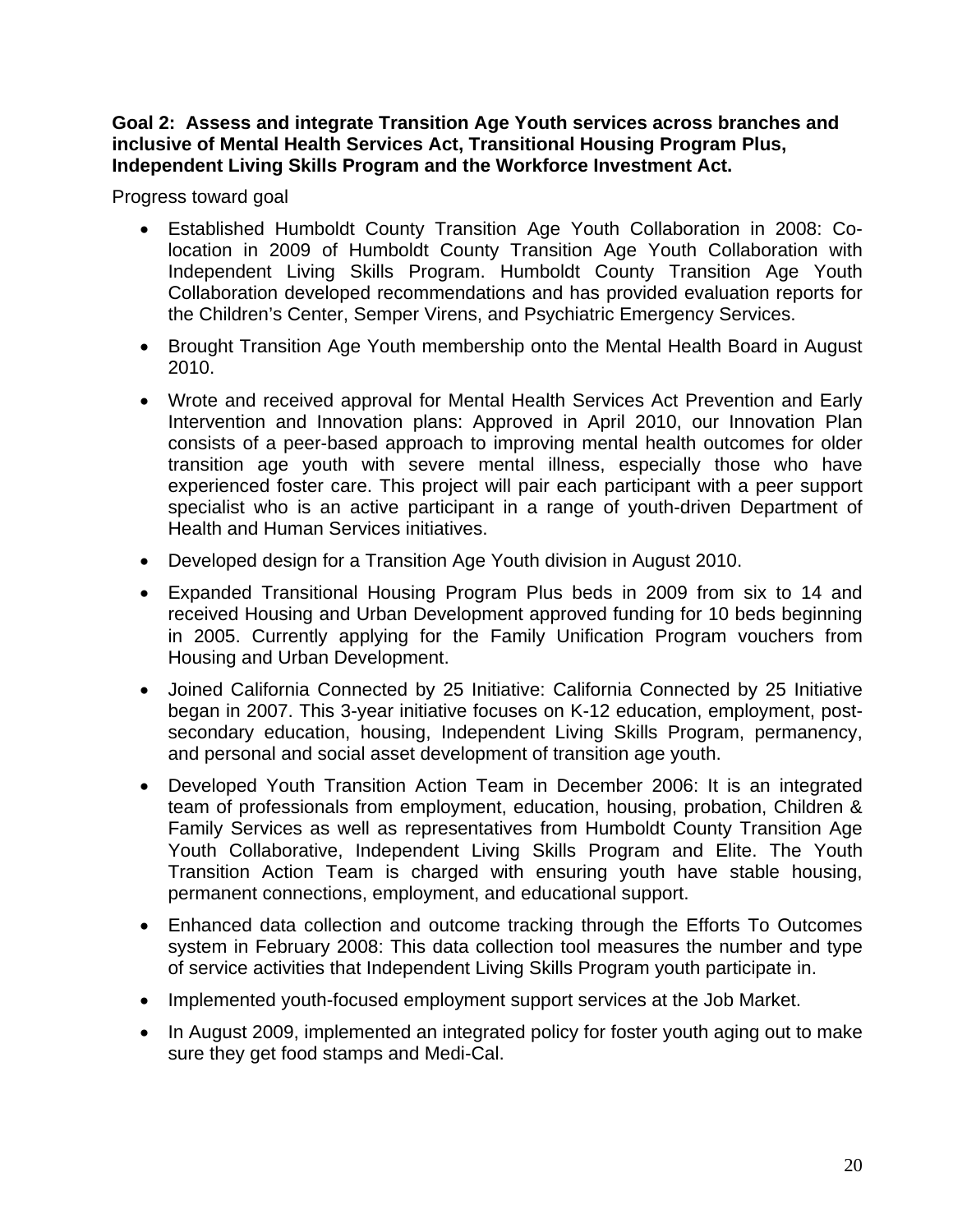- Began the Humboldt Offers Permanency for Everyone pilot project in 2005, locating family members for foster children in permanency planning and expanded to all youth in the Child Welfare Services system of care in 2008.
- Implemented Nurse-Family Partnership in August 2009: Ninety mothers enrolled as of November 2010. Potential clients are first time, at-risk, often transition age youth, pregnant women.

# **Goal 3: Continue to assess methods and outcomes of developing a differential response capacity to at-risk 0-8 children and families inclusive of social services, mental health, public health and community partners.**

Progress toward goal

- Forged stronger relationships with Family and Community Resource Centers in June 2005 for Child Welfare Services' Differential Response and June 2007 for CalWORKs.
- Implemented Eyberg Child Behavior Inventory and Parent Stress Index evaluation tools in Winter 2010.
- Co-located Mental Health, Public Health and Child Welfare Services intake units allowing for integrated early-intervention approaches.
- Empowered line staff to determine integrated response across the three disciplines: In January 2010, the decision as to which partner agency would team with Child Welfare Services on assigned referrals was moved from the supervisor level to the line-level. The social worker consults with co-located line staff from mental health and public health to determine the most appropriate team response.
- Embedded a mental health clinician in the Alternative Response Team in September 2006.
- Implemented Incredible Years in 2004 and expanded trainings with additional facilitators in 2010.
- Implemented Parent-Child Interaction Therapy in 2004.

# **Goal 4: Design and implement system changes to assure that children and youth in foster care receive health and mental health access and/or service referrals as indicated upon entry into the foster care system.**

- Began utilizing the Mental Health Screening Tool on all children who are in a child welfare services case.
- Achieved Division 31 compliance rate for medical and dental services at 90+ percent.
- Instituted monthly tracking and quarterly reporting of access and penetration for mental health services.
- Implemented Linkages with CalWORKs and Child Welfare Services: Begun in 2005, Humboldt County's Linkages work plan seeks to improve early identification of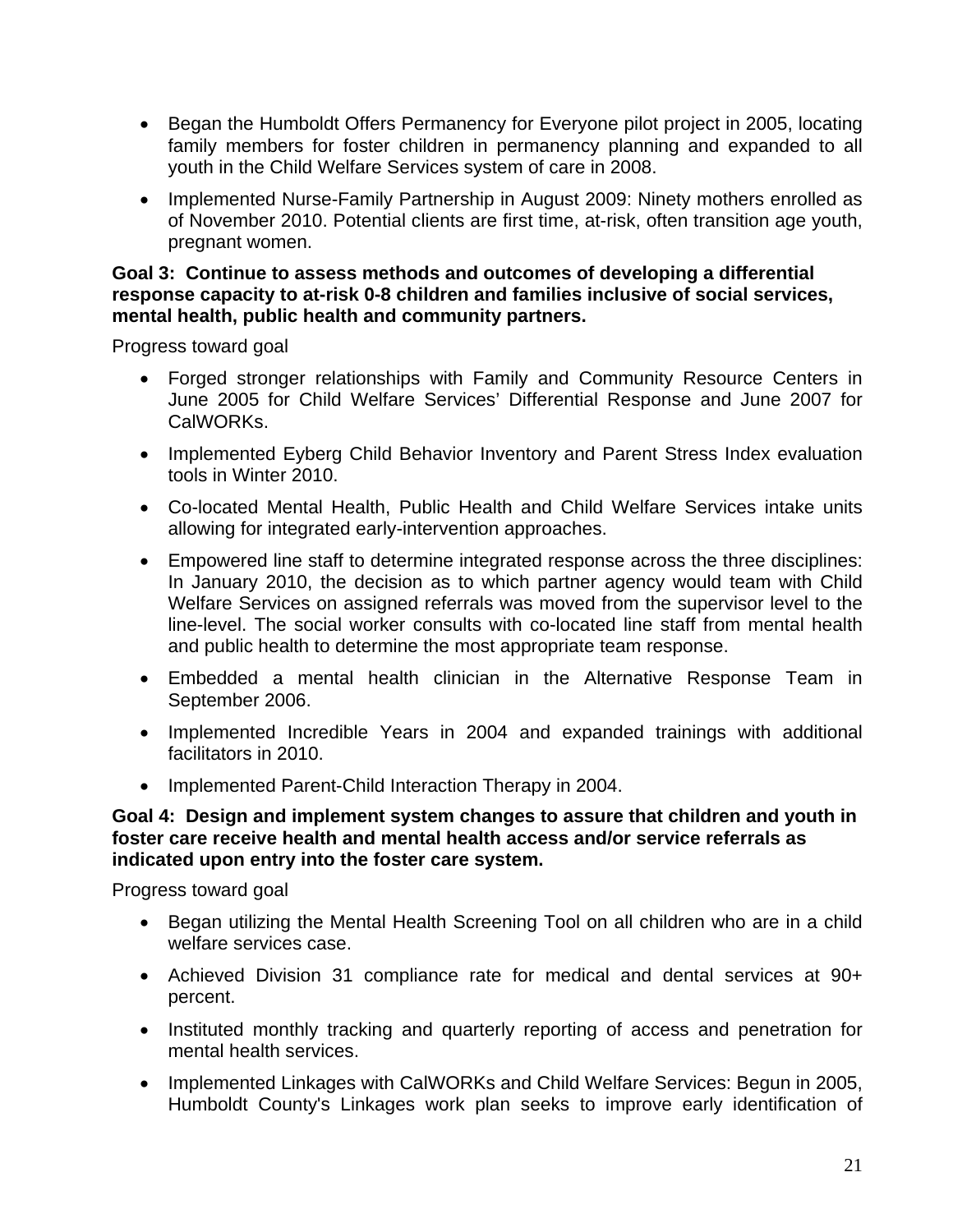mutually served Child Welfare Services/CalWORKs clients and coordination of services, case planning, training and evaluation of outcome measures.

- Implemented Trauma-Focused Cognitive Behavioral Therapy in 2010.
- Public Health Nursing began using Ages and Stages Questionnaire for screening tool in 2009.

# **Goal 5: Design a systems approach towards the goal that no child or youth leaves Humboldt County due to a lack of local behavioral health services availability.**

Progress toward goal

- Goal achieved. No planned out-of-county or out-of-state placements.
- Use Family Intervention Team to facilitate interdepartmental and interagency collaboration by establishing a community-based comprehensive system of care for at-risk children, youth, their families and care providers: Family Intervention Team's focus is the coordination of treatment, appropriate placement, and the monitoring of client outcomes at weekly meetings. Resource Allocation Committee is comprised of the director of public health nursing, deputy directors of children & families branch, probation division director, and program managers of Children & Family Services.

# **Goal 6: Continue to improve service integration through the consolidated Department of Health and Human Services/Probation (SB 933) foster care placement review ability.**

Progress toward goal

• Use Family Intervention Team to facilitate interdepartmental and interagency collaboration by establishing a community-based comprehensive system of care for at-risk children, youth, their families and care providers: Family Intervention Team's focus is the coordination of treatment, appropriate placement, and the monitoring of client outcomes at weekly meetings. Resource Allocation Committee is comprised of the director of public health nursing, deputy directors of children & families branch, probation division director, and program managers of Children & Family Services.

# **Goal 7: Develop an enhanced integrated Health and Human Services and community response template targeting children born with positive drug toxicologies and their families inclusive of social services, mental health, public health and community partners.**

- Implemented Nurse-Family Partnership to prevent tox-positive births among firsttime moms.
- Began providing immediate response to all tox-positive babies, usually while still in the hospital.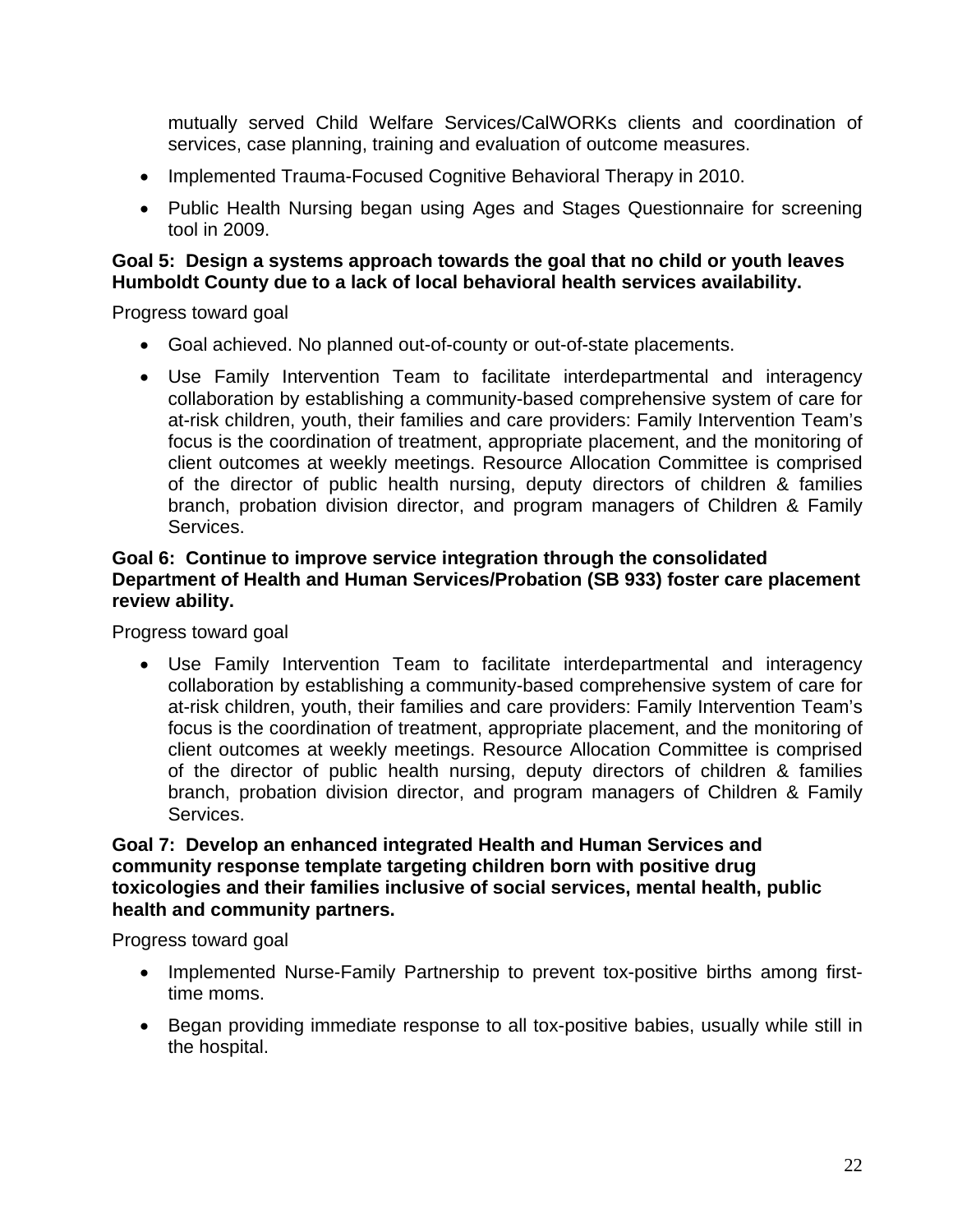- Public Health Nurses and Mental Health Clinicians co-located and available for joint visits with Child Welfare Services social workers while investigating referrals to address those needs.
- Expanded Differential Response: Staff is available to collaborate with Child Welfare Services social workers working with families in investigations Monthly meetings are conducted on expanding Differential Response partners, strategizing, and discussing outcomes.

#### **Goal 8: Improve medical and dental access, mental health services access and treatment for all children and youth.**

- Integrated Children & Family Services Division to encompass children who are not in foster care.
- Launched Children's Health Initiative in September 2006.
- Implemented in 2005 the Dental Advisory Group, a consortium of Community-Based Organizations, dental providers, foundations and Department of Health and Human Services staff meeting quarterly to asses and improve access to dental services for children.
- Instituted in June 2007 well-child dental fluoride varnish for kids under 3.
- Continued the Children's Health and Disability Prevention program Gateway: Children who receive care through the Children's Health and Disability Prevention Gateway are presumptively granted Medi-Cal for up to 2 months. Children's Health and Disability Prevention staff proactively contact parents after children receive a Gateway health check up to assure ongoing enrollment in appropriate insurance plan.
- Implemented web-based enrollment in health insurance via C4Yourself and One-E-App
- Began use of Mobile Engagement Vehicles to outreach to rural areas in May 2010.
- Began participation in 2008 in the Riverbend Education Program at Arcata High School, a special education classroom for high school youth with "emotional disturbance" as an educational qualifying condition. Mental Health Clinician onsite to provide treatment and consultation.
- Facilitate Adolescent Treatment Program which includes substance use services for youth, incorporated into the Children & Family Services Division: All referrals receive comprehensive behavioral health assessment and referral to appropriate services Alcohol and Other Drugs and/or mental health services as appropriate.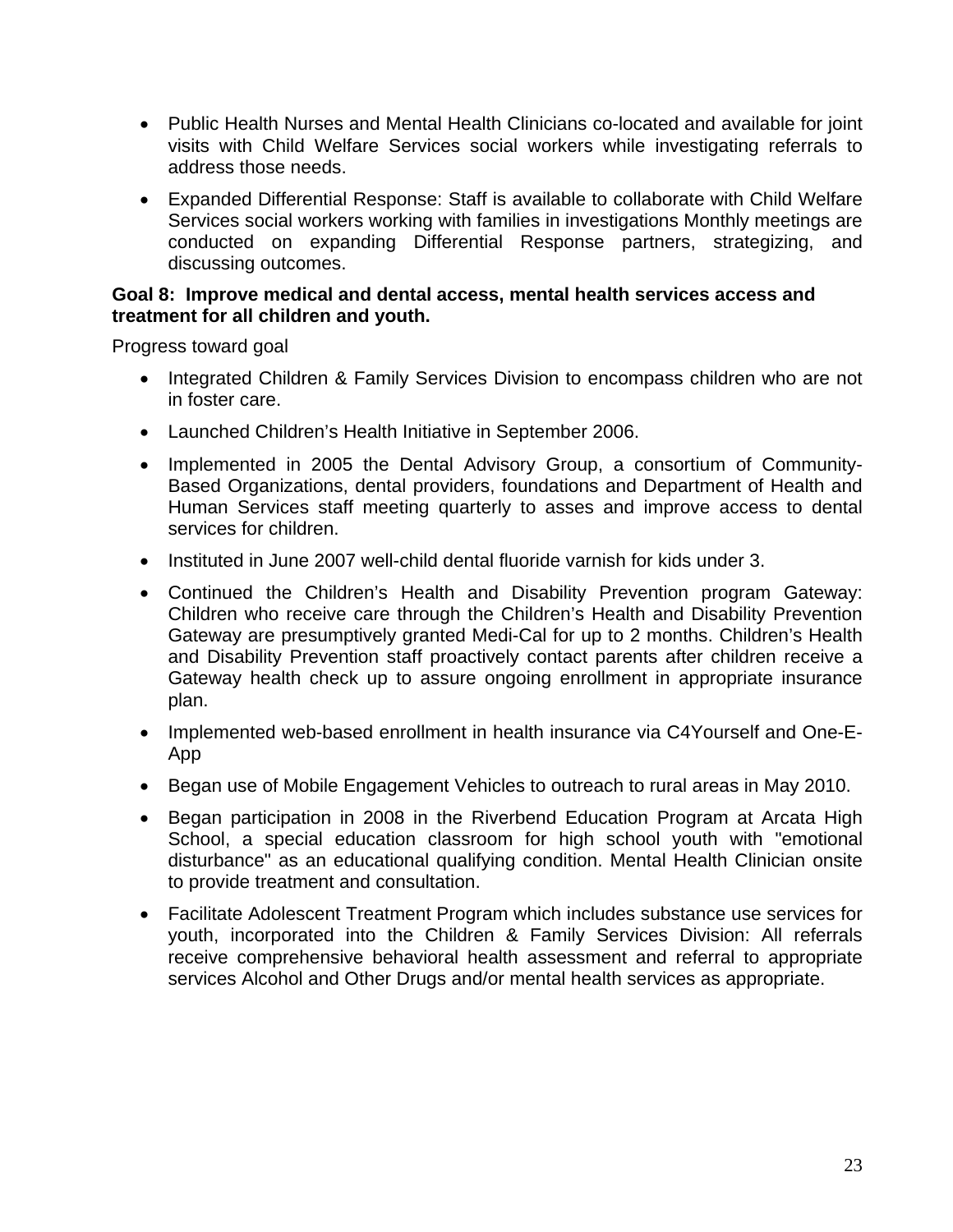# **Goal 9: Improve shared and independent housing options and resources for emancipating transition age foster care youth inclusive of youth with serious emotional disorders.**

Progress toward goal

- Expanded Transitional Housing Program-Plus beds: In the summer of 2009, Transitional Housing Program-Plus was increased from six beds to 14 with a variety of housing models. There is a single site transition model, scattered site transition model, scattered site permanent model, and host family model.
- Secured Housing and Urban Development funding for beds and Housing and Urban Development Family Unification Program vouchers previously described in Goal #2.
- Secured Mental Health Services Act Housing funds: \$1.9 million for 12 to 20 beds in shared housing for persons aged 18 and above who are seriously mentally ill, homeless or at risk of homelessness. Occupancy expected to begin Spring 2012.
- Received approval for Mental Health Services Act Innovation Plan: a peer-based approach to improving mental health outcomes for older transition age youth with severe mental illness, especially those who have experienced foster care. This project will pair each participant with a peer support specialist who is an active participant in a range of youth-driven Department of Health And Human Services initiatives.
- Continue to participate in the Humboldt Housing and Homeless Coalition and, Humboldt County Transition Age Youth Collaboration. Humboldt Housing and Homeless Coalition is a continuum of care committee focusing on homeless and housing issues.
- Developing Full Service Partnership for Transition Age Youth: Received initial approval for the organizational structure in September 2010. The Full Service Partnership will provide holistic support, including housing supports, for youth with serious mental illness.

# **Goal 10: Continue to implement Family-to-Family community strategies with an emphasis on team decision-making in all placement decisions.**

- Implemented use of Team Decision Making meetings for placement changes in May 2005. Full implementation for all placement decisions began February 2008.
- Participating in Quality Parenting Initiative to recruit quality resource families for children.
- Complete a quarterly trends data document to monitor outcomes.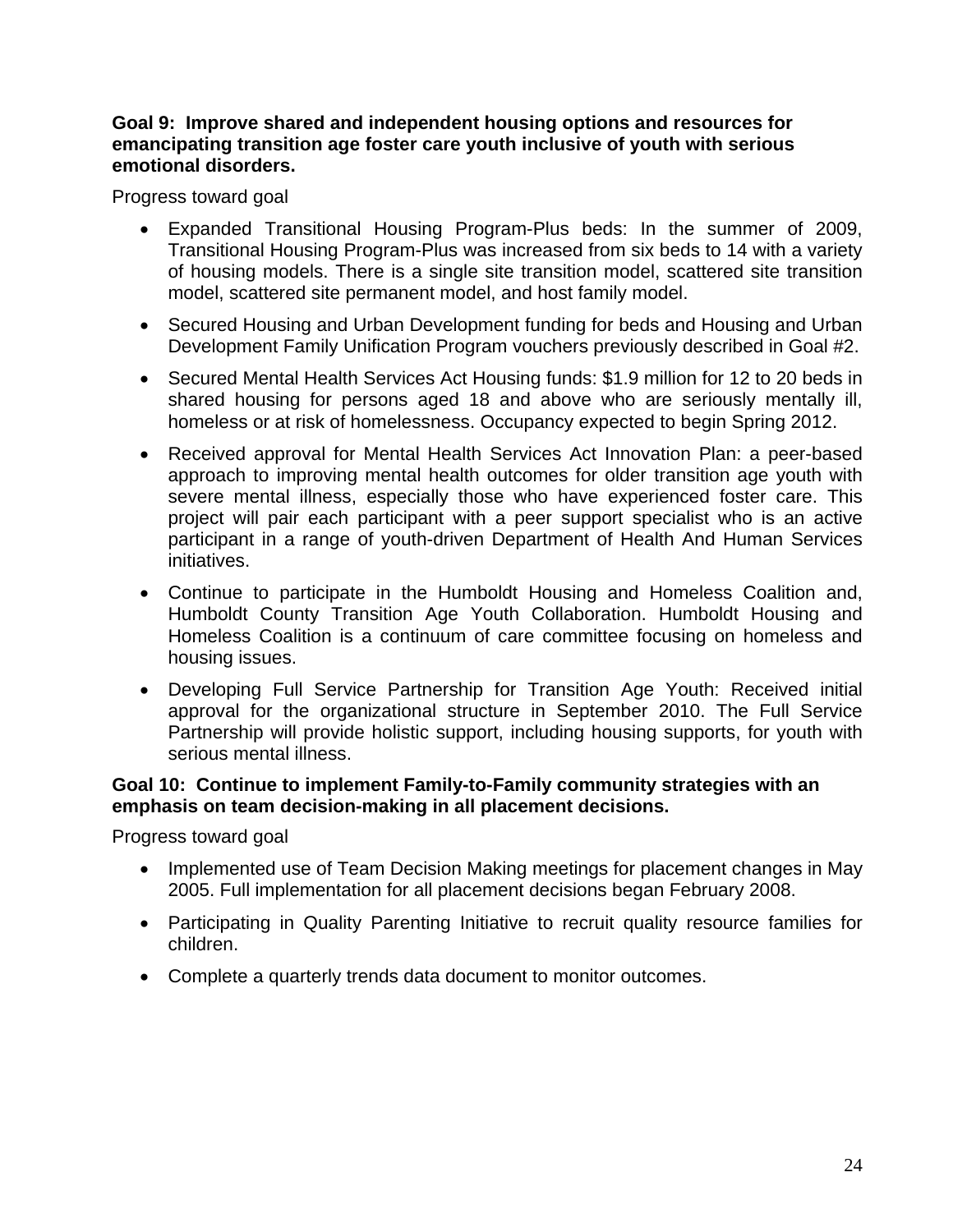**Goal 11: With California Department of Social Services assistance, maximize Child Welfare Services restructuring and Mental Health Services Act workforce support by addressing MSW pre-and post-graduate training and placement options consistent with AB 315 holistic cross-systems approaches.** 

Progress toward goal

- Set up Training, Education and Supervision Unit to coordinate all training in 2006: Implemented Clinical Supervision component in October 2006. Hired a dedicated Training, Education and Supervision Program Manager in 2009.
- Meeting bi-monthly with department chairs of Humboldt State University.
- Focused on recruiting, educating and hiring bachelor-and master-level staff: Most Social Worker positions are now filled with master-level staff. Created in March 2001 additional classes Social Worker IV-C and Social Worker IV-D to further professionalize the field.
- Developed Mental Health Services Act Workforce Education and Training plan: One goal of the Superior Region Workforce Education and Training Plan is to offer distance-ed for BSW and MSW degrees through Humboldt State and Chico State universities, and implementation is tentatively slated for the fall of 2011.

# **Goal 12: Further develop Community Resource Center / Family Resource Center capacity and stakeholder partnership with Department of Health and Human Services to assist with enhanced community capacities to support families.**

- Began Differential Response referrals to Community Resource Centers in Summer 2006.
- Provide CalWORKs employment opportunities beginning in 2007 with all Family Resource Centers: The Family Resource Centers support and collaborate with CalWORKs staff to improve work participation and client and family engagement, reduce sanction rates, support families and identify Work Experience sites within their communities.
- Initiated AmeriCorps/Redwood Community Action Agency's Assisting Families Access Change Through Resources in July 2010: With Family Resource Center /Community Resource Center staff providing case management services to families referred by Child Welfare Services, it is expected that with the reduction in negative child behaviors and parent stress the likelihood of recidivism will also decrease.
- Began offering mental health services through Family Community Resource Centers: Mental health staff are delivering assessments and services at Resource Centers throughout the county, either directly or through its organizational provider network. The assignment of a Mental Health clinician to the Mobile Engagement vehicles during 2010 has promoted access at Resource Center sites throughout the county.
- Shared training opportunities with a variety of Family Community Resource Centers and community stakeholders.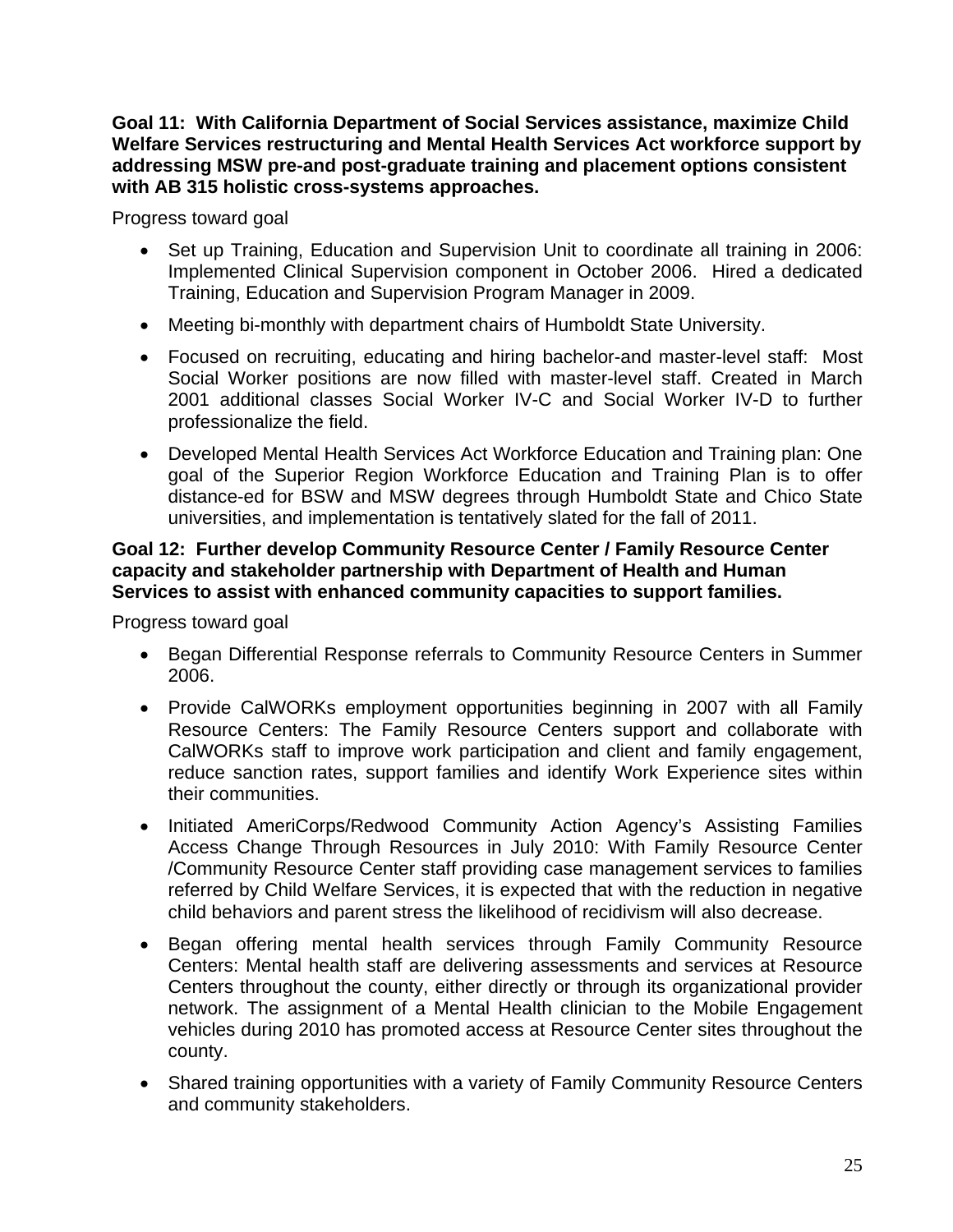- In 2006, developed regional teams with Family Community Resource Centers, including Child Welfare Services and the Public Health Branch.
- Procured and launched Mobile Engagement Vehicles: Goal is providing Department of Health and Human Services services to outlying communities isolated by geography, culture, language or lack of transportation. Began providing regular services in May 2010.
- Began in 2004 offering Incredible Years parenting classes, including Spanish language and tribe-specific classes, in partnership with Family Community Resource Centers.

# **Goal 13: With state assistance, implement strategies to increase health, dental health, mental health, alcohol and other drug services to families up to 300% Federal Poverty Level through increased access to health insurance coverage.**

Progress toward goal

- Implemented Children's Health Initiative with the goal of all children of Humboldt County receiving insurance.
- Began in January 2010 supporting County Medical Services Program behavioral health pilot: County Medical Services Program has partially reimbursed the Mental Health Branch for up to 10 days of psychiatric hospitalization per year for each County Medical Services Program eligible client. Prior to this date, all services for County Medical Services Program-eligible persons were without any reimbursement.
- Operationalized One-e-App system in 2007. Application assistors were trained and provided application assistance at Family Community Resource Centers, clinics and Public Health.
- Launched C4Yourself, a Web based application and tracking system.
- Conducted CalFresh food stamp outreach.
- Opened Women, Infants and Children program location in McKinleyville in March 2006.
- Used American Recovery and Reinvestment Act dollars to fund kid food packs in July, August and September of 2010, which were delivered to outlying communities by Mobile Engagement Vehicles: American Recovery and Reinvestment Act provided 1,619 food boxes to children who did not have breakfast and lunch at school during the summer.

# **Goal 14: Continue to increase service linkages to health, behavioral health and Child Welfare Services, and explore enhanced funding strategies to families as defined in Temporary Assistance to Needy Families.**

Progress toward goal

• Used American Recovery and Reinvestment Act funding to implement job support and readiness through subsidized employment in partnerships with nonprofits, businesses and local government agencies: Department of Health and Human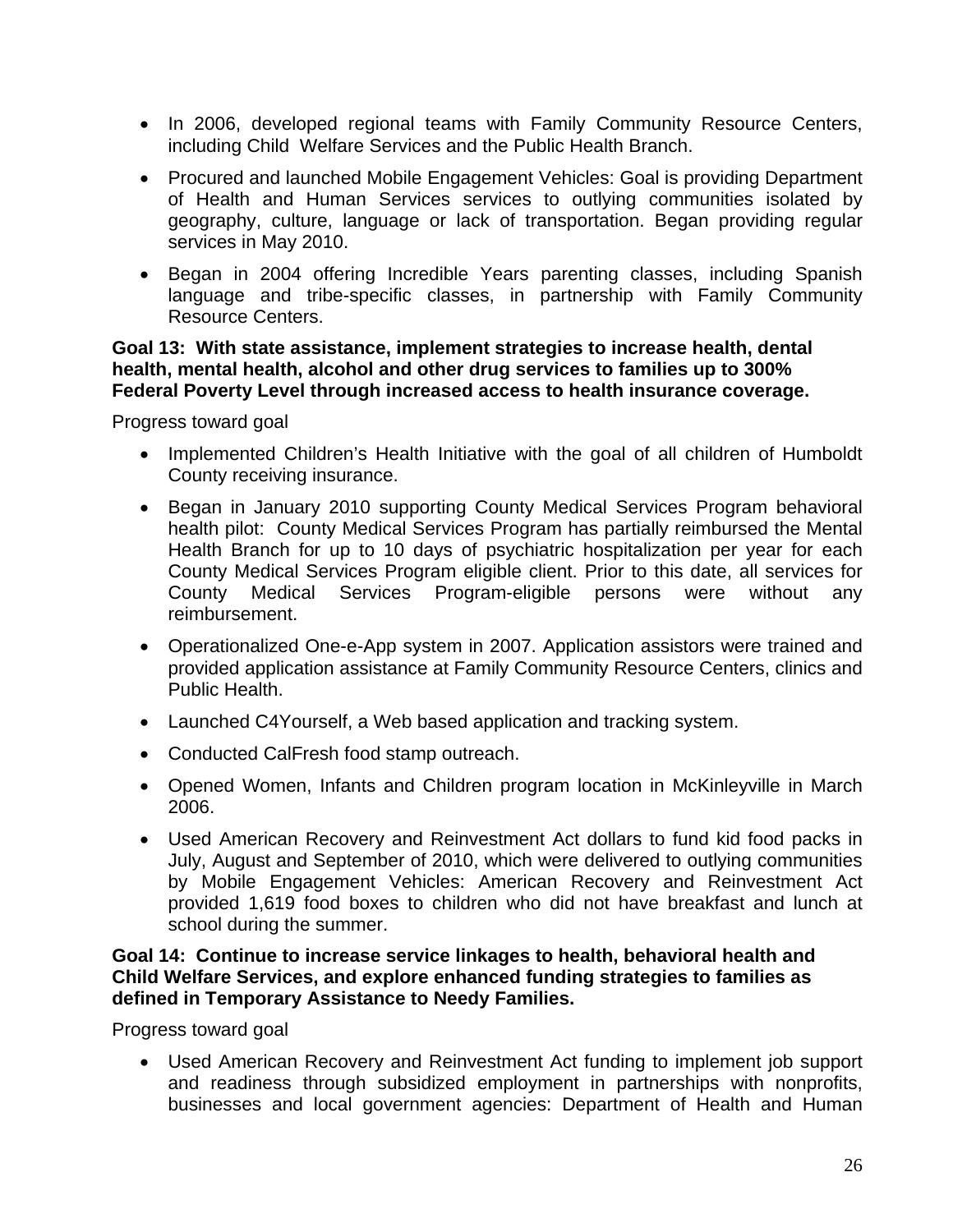Services made these funds and services available to families on CalWORKs and families under 200% federal poverty level. Employers received an 80% subsidy for new hires. Department of Health and Human Services also provided short-term funds and services to needy families in crisis, including emergency food benefits and nutritional support in partnership with Food for People. Nutritional support provided eligible families with food boxes of healthy and nutritious foods, including fresh produce purchased from local farms, to get them through the summer months when school lunch and breakfast programs were closed. Another short-term benefit activity encompassed housing assistance involving emergency shelter, moving or rental assistance, and eviction prevention. Family support services were also actively provided with grants to two county domestic violence shelters and to North Coast Big Brothers Big Sisters.

- Redesigned program for HumWorks in January 2011. Changed program to reinforce its role as work support activity and boost Workforce Participation Rate.
- Reconfigured the Multiple Assistance Center to support homeless CalWORKs clients in becoming self sufficient through work and education activities and increased case management.
- Created the Children & Family Services Division.
- Began using CalWORKs Work Experience staff through Department of Health and Human Services and communities. Increased participants by over 200% since 2007.

#### **Goal 15: Continue to build partnerships with local tribes and other culturally and ethnically diverse populations to improve the safety of all Humboldt County children and families in a culturally respectful manner.**

- Participate in tribal roundtables: The Multi-Tribal Roundtable is hosted by Two Feathers Native American Family Services and is attended by the local tribes, probation, and Children & Family Services.
- Participated in Weaving Good Relations conference on January 8, 2010: Three subcommittees were formed and continue.
- Received Initiative to Reduce Long-Term Foster Care grant: On October 1, 2010 Humboldt, Fresno, Los Angeles and Santa Clara counties were awarded a five-year grant to focus on improving outcomes for foster children in California. Now called the Permanency Innovations Initiative.
- Began providing case management services on the Mobile Engagement Vehicles: Managing care for persons with serious mental illness who are homeless anywhere in Humboldt County, including tribal lands.
- Provide Public Health nursing in Hoopa preschools in September 2009 as part of First 5 School Readiness Initiative: Public Health Nurse provided linkages to health services, developmental screenings and parenting assistance. Also initiated Incredible Years classes in Hoopa.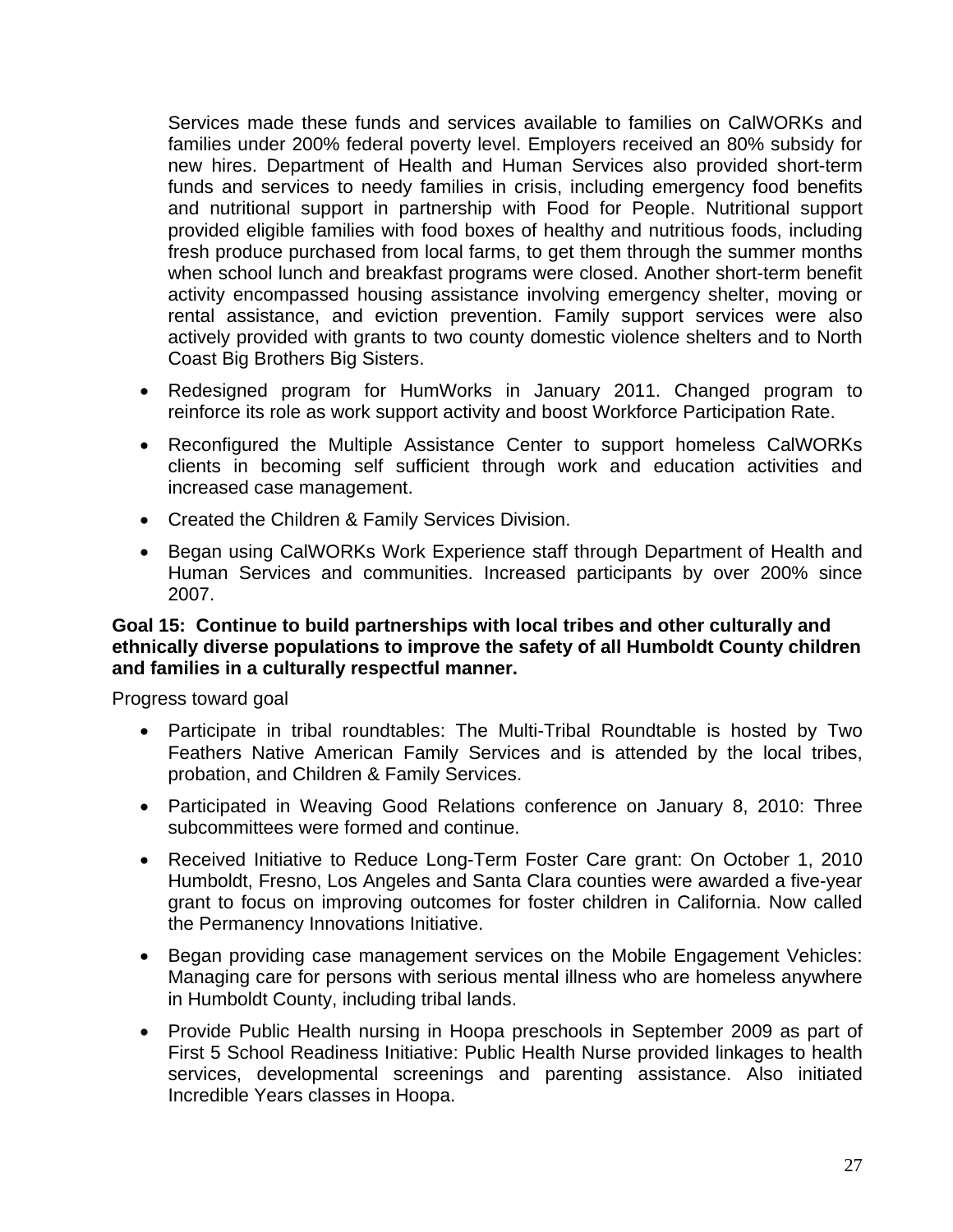- Implemented Incredible Years with tribes in 2010 and in Spanish in 2009.
- Began partnering with tribes to provide Differential Response: Child Welfare Services social workers engage the tribal social workers whenever possible when investigating referrals in order to better support families and prevent child maltreatment.
- Participated in Beyond the Bench conference in September 2010: Included County Counsel, State Adoptions, Humboldt County Transition Age Youth Collaboration, Care Providers, Tribal Entities, Probation, Mental Health, Public Health, and Child Welfare Services. The keynote speaker was the Yurok Tribal Court Commissioner with the theme of "New and Upcoming Practices." One of the topics was tribal customary adoption presented by Yurok tribe and State Adoptions.
- Beyond the Classroom conference in October 2010 focusing on the educational needs of our foster youth included participation by judges, tribes, probation, CASA, schools, child welfare services, mental health and care providers.
- Implemented Nurse-Family Partnership for tribal moms.
- Created new employment class and hired a translator/interpreter in March 2009: Provided translation and interpreting services for wide variety of Health and Human Services client services.
- Created Mental Health cultural competency plan: The Mental Health Branch Cultural Competence Plan is completed every three years and it addresses baseline needs assessments, planned interventions and outcomes achieved as the department promotes ethnic and cultural diversity training, outreach, access and appropriate service provision.
- Increased number of Public Health communications translated into Spanish.
- Translated all key Mental Health forms into Spanish 2009-10.
- Made Spanish-language services available on the Mobile Engagement Vehicles.
- Improved public education outreach to tribal areas in Eastern Humboldt.

#### **Goal 16: Continue to implement and assess the outcomes of our integrated services model for the incapacitated General Assistance population across the Mental Health and Social Service Branches.**

- Co-located part-time Public Health Nurse in October 2008, full-time Mental Health Clinician in May 2008, and full-time Mental Health case manager in August 2008 to provide assessment and referral to General Assistance clients.
- Initiated multidisciplinary team meetings to review client service: Meetings are conducted weekly with a Public Health Nurse, Eligibility Supervisor, Mental Health Clinician, and General Assistance Social Worker Supervisor.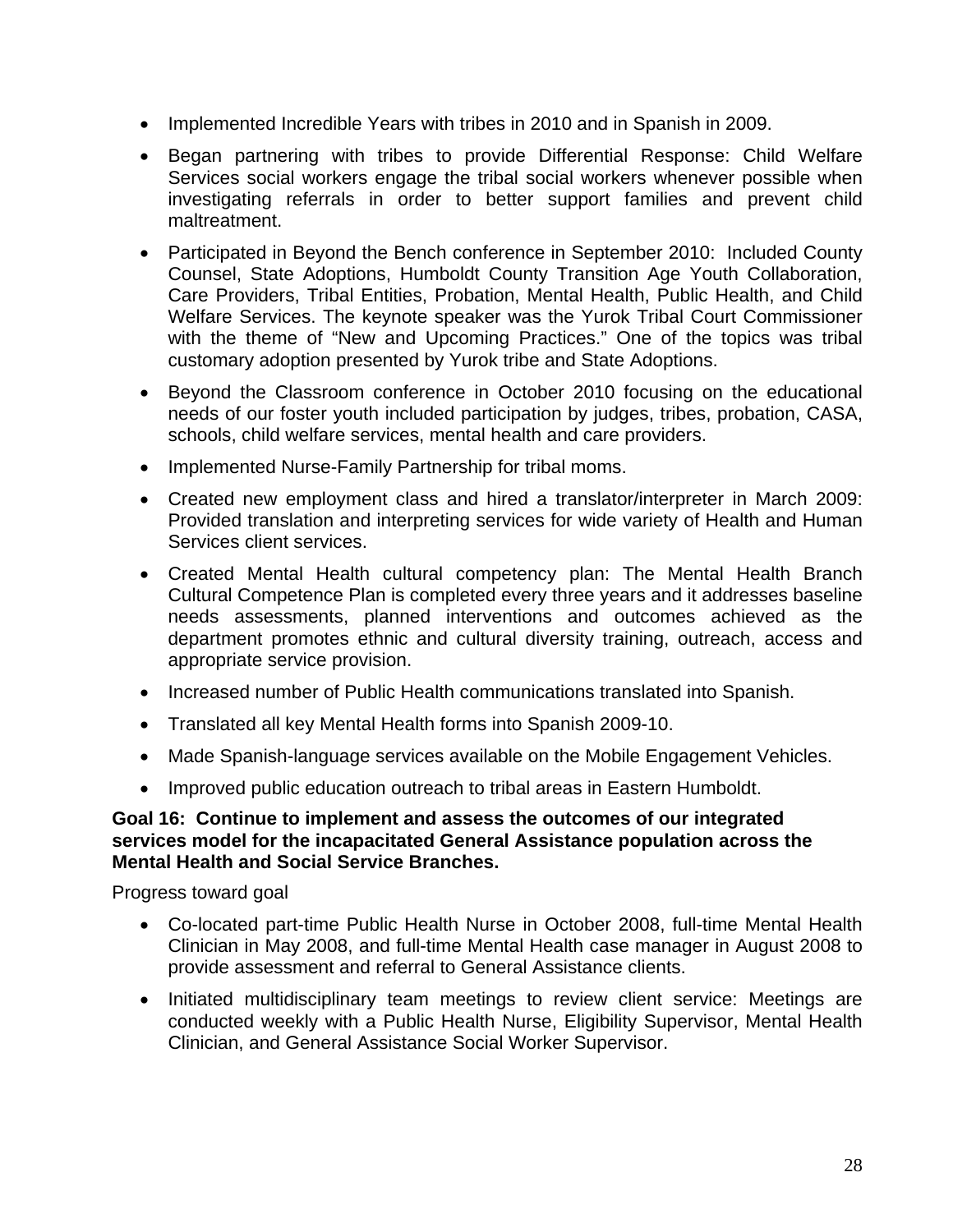- Initiated Vender/Voucher system for General Assistance in May 2010: Recipients are issued \$30 cash, rent payments directly to landlords and two-party checks are issued for redemption at local businesses for goods.
- Developed policies and tracking with Alcohol and Other Drug and Mental Health to ensure treatment compliance.

**Goal 17: Design and implement integrated community-based services across the Social Services, Public Health and Mental Health Branches to support and reinforce maximum independence for all adults with serious and persistent mental illness.** 

Progress toward goal

- Reduced Institutes of Mental Disease placements to one from a high of 22.
- Enrolled more than 100 clients in Comprehensive Community Treatment which includes using In-Home Supportive Services as needed.
- Improved partnership between Mental Health Branch with Public Guardian's Office.
- Began developing strategy for integrated client-based planning for high-risk clients.
- Educated Department of Health and Human Services staff about recovery and wellness concepts and established the expectation of this philosophical approach to services.

# **Goal 18: Develop and pursue strategies to increase the affordable housing stock available to adults with serious and persistent mental illness.**

Progress toward goal

- Worked with Crestwood to develop less-restrictive placements, including one for adults over 60.
- Began high-level participation in Humboldt Homeless and Housing Coalition.
- Began working closely with housing authority to develop project-based certificates and increased the number of clients signing up for Section 8.
- Assigned Mental Health Services Act Housing dollars: Selected development partner, Humboldt Bay Housing Development Corporation, in February 2010.
- Utilized American Recovery and Reinvestment Act funding for housing assistance.
- Began Full Service Partnership, Comprehensive Community Treatment in 2007.

# **Goal 19: Continue to design and implement integrated services for shared In Home Supportive Services/Adult Protective Services populations across Social Services, Mental Health and Public Health Branches.**

Progress toward goal

• Held In Home Supportive Services Comprehensive Community Treatment Institutes of Mental Disease training to foster integrated services in August, September and November 2010.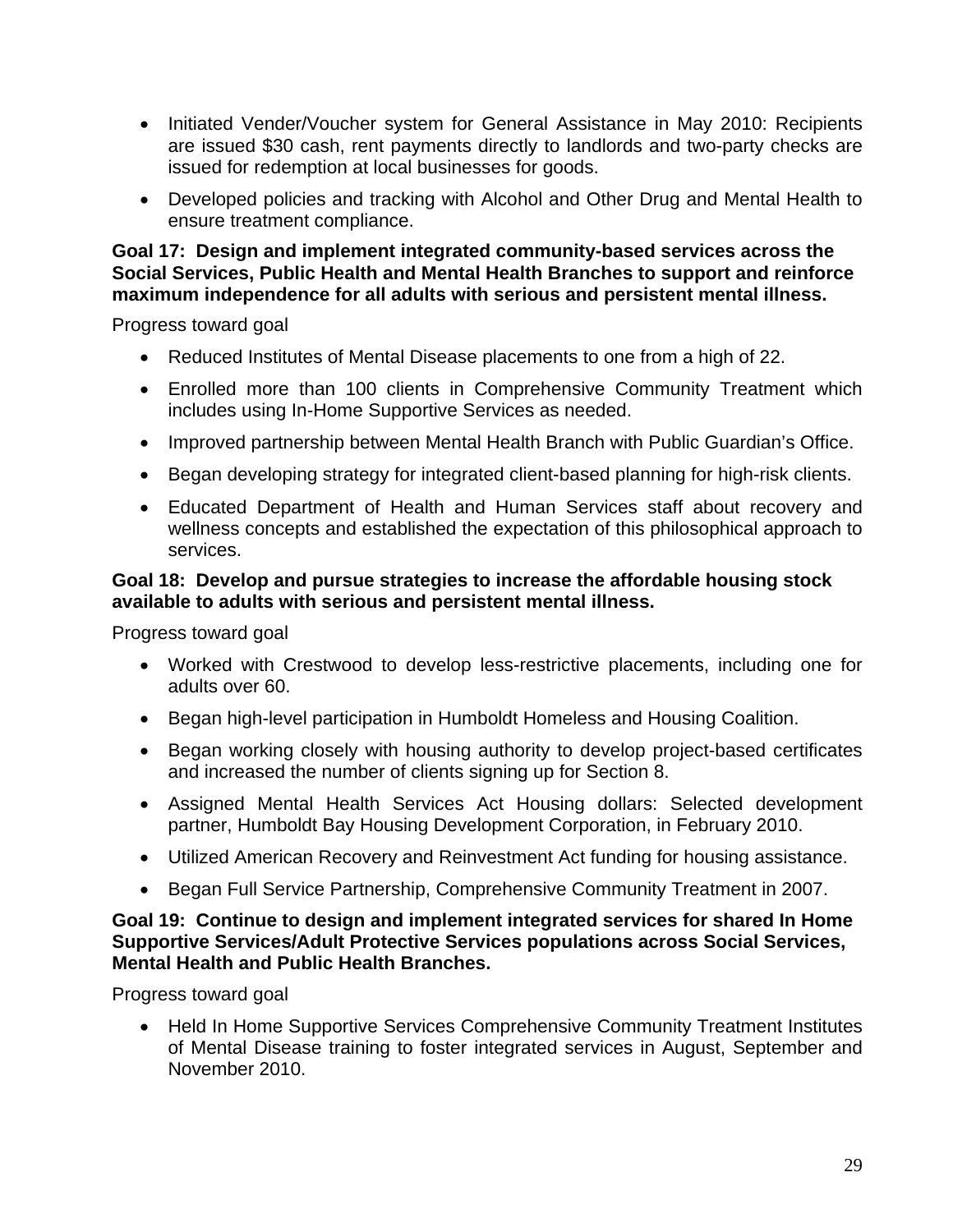- Referral process in place for Comprehensive Community Treatment clients who might benefit from In Home Support Services to maintain safe and stabile housing.
- Access Federal Financial Participation Targeted Case Management Skilled Professional Medical Personnel.

# **Goal 20: Continue to develop program linkages between Social Services, Mental Health and Public Health to explore enhanced funding strategies for In-Home Supportive Services to the elderly and disabled.**

Progress toward goal

• See responses for Goal #19.

#### **Goal 21: Collect, analyze, assess and share information related to health conditions, risks and community resources to improve health and mental health outcomes.**

Progress toward goal

- Hired epidemiologist in November 2005: Epidemiologist performs disease surveillance including injury surveillance, analyzes health data for trends in health issues and monitors patterns and distribution of illness and mortality.
- Implemented EpiCenter Real-time Outbreak and Disease Surveillance reporting system in May 2010.
- Established deliverables on The California Endowment Healthy Communities planning grant.
- Began implementation of Mental Health Services Act Prevention and Early Intervention Suicide Prevention, Stigma and Discrimination Reduction and Transition Age Youth plans: Performance outcomes are being developed.
- Systematized collection and analysis of suicide data: Alcohol and Other Drug and Older Adult Suicide working groups established.
- Conducted Question, Persuade, Refer trainings for suicide prevention: First session in November 2009. To date have presented 17 trainings to staff, local community-based organizations and interested community members, including schools and Family Resource Centers.
- Applied Suicide Intervention Skills Training implemented in January 2011.
- Created healthcare reform working group.

# **Goal 22: Analyze existing policies, regulations, resources and strategic priorities to promote sound health policy development.**

- Held 2010 DHHS Leadership Strategic Planning Sessions
- Established Healthcare reform Department of Health and Human Services working group.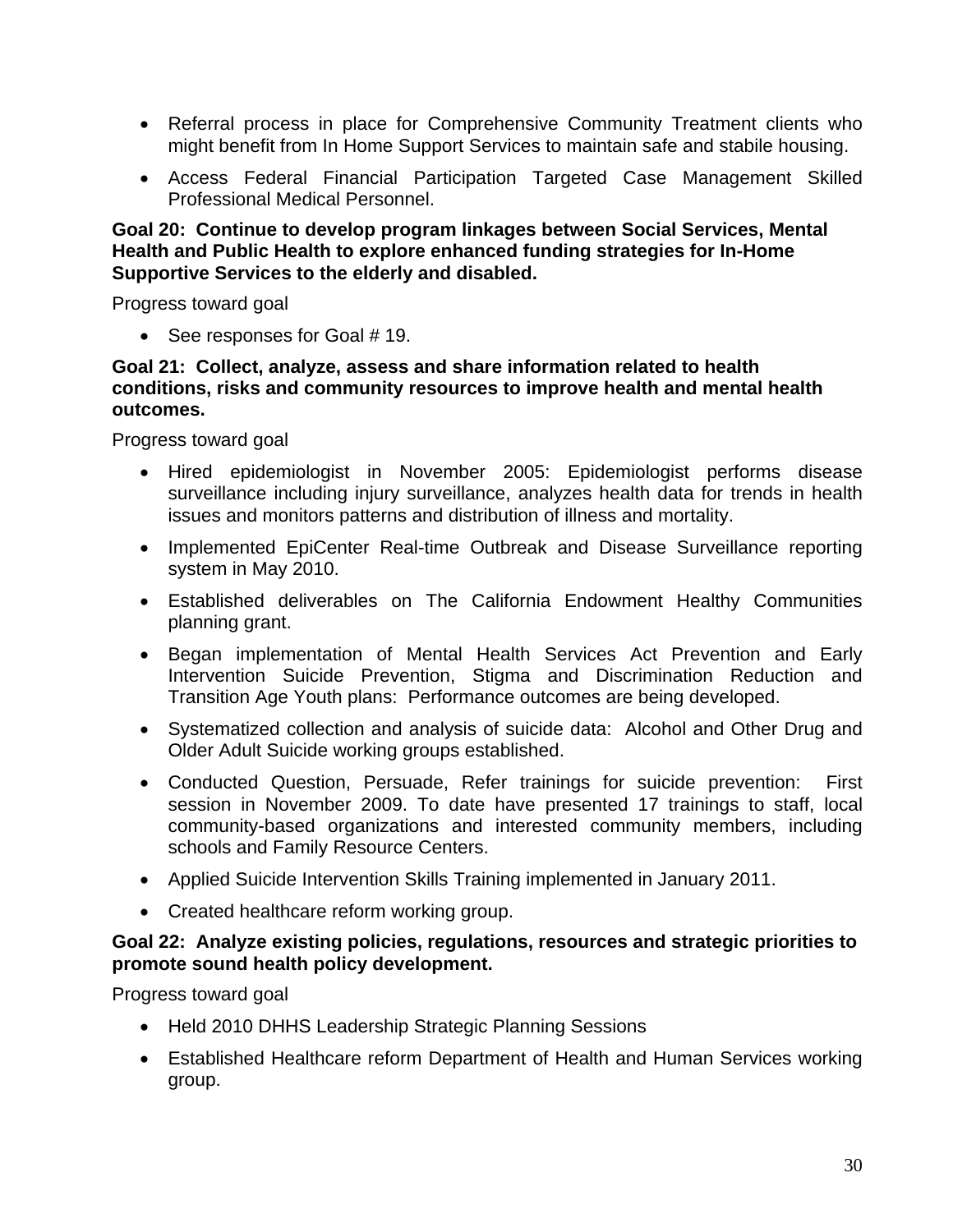- Supported American Recovery and Reinvestment Act initiatives: Food boxes for families and kid packs were developed in consultation with Public Health nutritionists and included education about healthy eating on a limited budget. Applications for Food Stamps were taken on the Mobile Engagement Vehicle as kid packs were distributed. Project included purchase and donation of fresh produce from local family farms. Joint project with Food for People, a non-profit food bank. American Recovery and Reinvestment Act employees helped develop this project and worked on Mobile Engagement Vehicles to distribute food and assist with application process. Temporary Assistance to Needy Families Emergency Contingency Fund housing and utility assistance from Mobile Engagement Vehicles completed the American Recovery and Reinvestment Act package of services.
- Participated in Health Impact Assessment of General Plan Update.
- Held Healthy Rural Communities Regional Forum September 2010, which was attended by 135 people interested in these issues.
- Supported Safe Sustainable Transportation activities for local schools and communities: Safe Routes to School 09-10.
- Conducted Shifting Gears Transportation Survey taken by 811 people in Fall of 2009 (pre-survey), and the post program survey taken in Fall 2010 by 773 people: The pilot project included 240 county employees. Transportation Demand Management program for Humboldt County employees, designed to engage in active transportation and increase utilization of carpooling and mass transit as a result of survey above.
- Integrated Mental Health and Alcohol and Other Drug advisory boards into a Behavioral Health Board.

# **Historical Review – Phase I Humboldt County AB 1259 Goals (1999-2004)**

In 1999, Humboldt County established the following ten goals in its Phase I implementation of AB 1259:

- 1. Establish community resource centers.
- 2. Establish and implement a unified county "single intake" and service plan (with technical assistance from Department of Health and Human Services and involved state departments).
- 3. Increase the ability to fund sustainable services to seriously emotionally disturbed (SED) minors and adults in locked correctional settings.
- 4. Increase the mental health alcohol and other drug services to "working poor" families through increased access to Healthy Families Initiative benefits.
- 5. Develop (with technical assistance from Department of Health and Human Services and involved state departments) a consolidated outcomes package for all state and federal funded initiatives.
- 6. Develop and implement a consolidated SB 933 foster care placement review ability.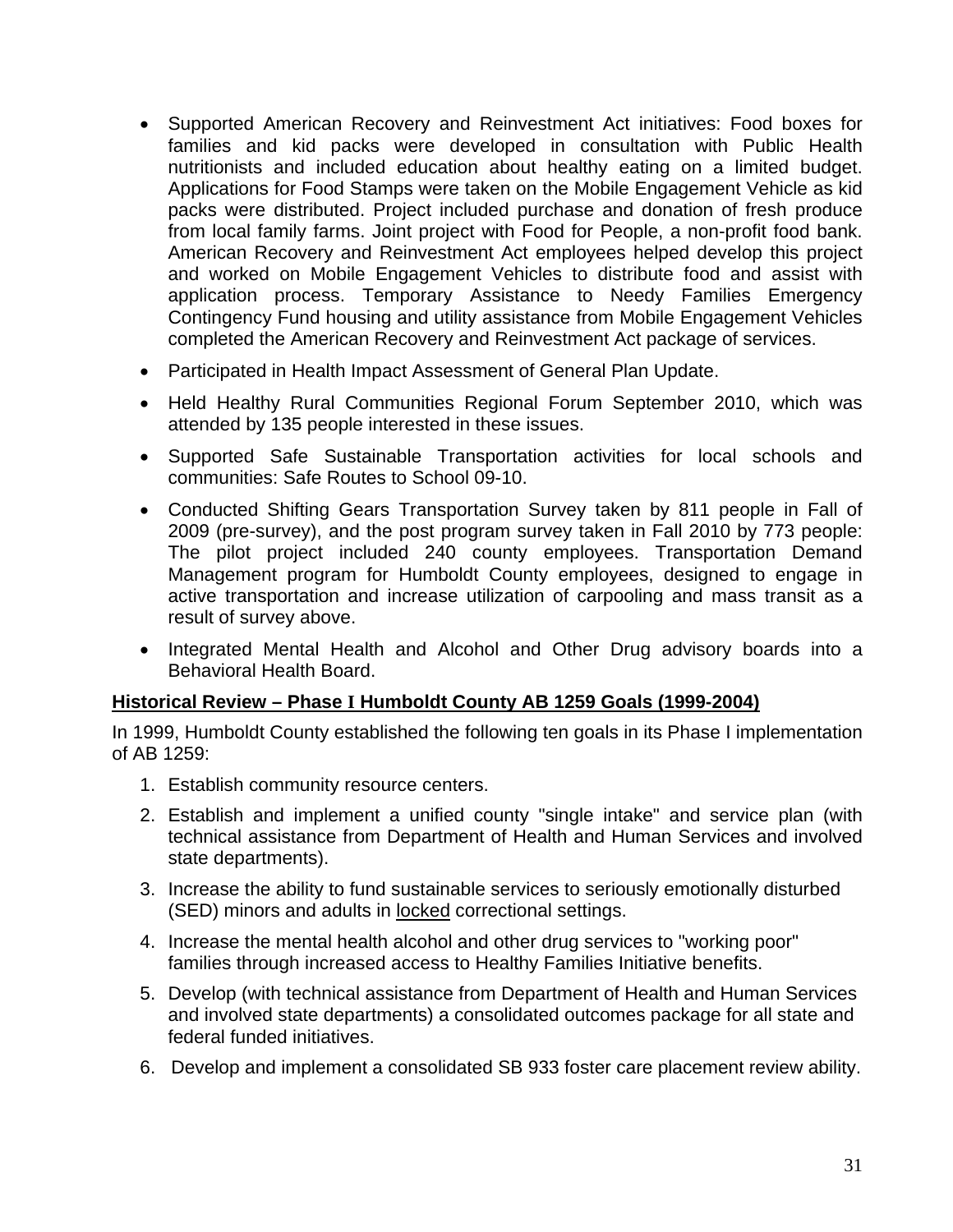- 7. Increase funding access to Title XIX and Title IV-E for eligible services provided by mental health professionals, probation officers and social workers.
- 8. Develop a "consolidated" Title IV-E training plan package.
- 9. Increase linkages and explore enhanced funding strategies and services to needy families as defined in TANF.
- 10. Increase linkages and explore enhanced funding strategies for in-home supportive services to the elderly and disabled.

#### **Between 1999-2004, progress was made on seven of these goals as described below:**

# **Goal 1: Establish Community Resource Centers**.

In collaboration with Humboldt County's First Five Commission, six family resource centers were funded and are progressing well into early implementation phases. The Department of Health and Human Services has an established family resource center "liaison" team to improve the communication between County Health and Human Services and community collaboratives in relation to improving access to services and building community capacity to develop prevention and early intervention services.

The activities of the family resource center team within the Department of Health and Human Services has been a powerful tool that is increasing the fundamental understanding within the department of the value and opportunity inherent in working with communities to address local concerns.

# **Goal 3: Increase the ability to fund sustainable services to seriously emotionally disturbed (SED) minors and adults in locked correctional settings.**

As a result of AB 1259, Humboldt County has achieved significant progress in relation to increasing sustainable funding to minor and adult populations in locked settings. This was achieved through the development of an AB 1259 Negotiated Agreement (NA) with the State HHSA and involved the collaboration of the California Department of Social Services (CDSS) and the State Department of Mental Health (SDMH).

Specifically, through the NA, SB 163 wraparound funding was made available to provide strength based mental health and alcohol and drug treatment to minors placed in Humboldt County's New Horizons Regional Facility, ensuring consistent and expanded services to this population and allowing for the county's limited realignment funds to be dedicated to the adult incarcerated population.

#### **Goal 6: Develop and implement a consolidated SB 933 foster care placement review ability.**

Again, as a result of AB 1259, the NA clarified the process by which Humboldt County could establish an integrated placement team to ensure that enhanced foster care placement, placement review/visitation and re-integration could occur. The establishment of this co-located and fully staffed team from Health and Human Services (Mental Health and Social Services Branches), Probation, Humboldt County Office of Education and other cooperating entities has enhanced care and funding for high risk wards, dependents and SED minors at a level that meets or exceeds the requirements of SB 933 visitation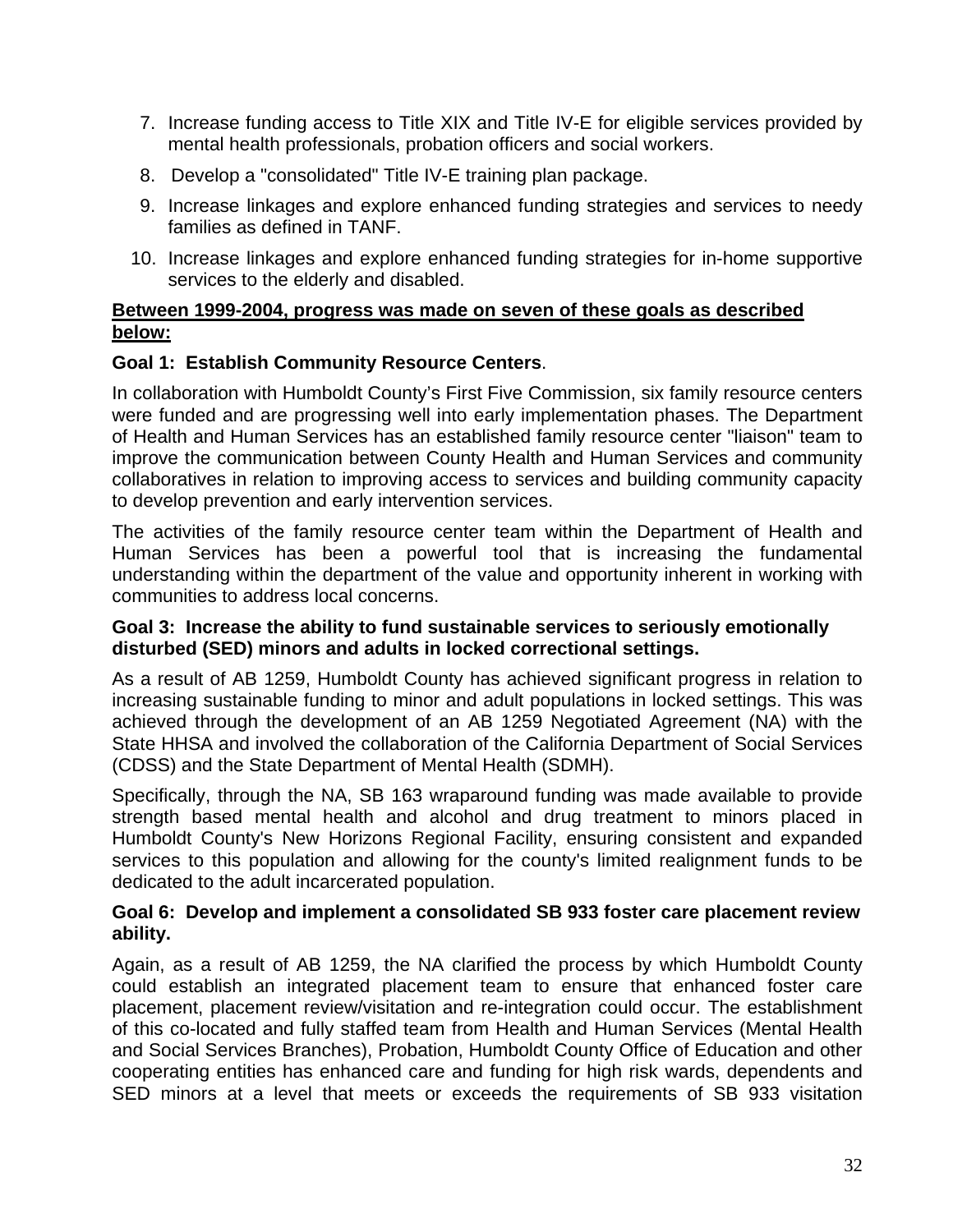legislative mandates. Further, this AB 1259 integrated approach to foster care placement and oversight has significant service integration and cost efficiency implications for all California counties, is a cornerstone for Humboldt County's Child Welfare Services (CWS) redesign strategies, and is available to other counties for replication.

# **Goal 7: Increase funding access to Title XIX and Title IV-E for eligible services provided by mental health professionals, probation officers and social workers.**

In relation to AB 1259, the State Health and Human Services Agency provided access to planning meetings with various State departments in order to facilitate accomplishment of Humboldt County's goals. Enhanced and sustainable funding for these populations was a goal that required collaboration and consultation with CDSS and SDMH. Through this AB 1259 process, Federal Financial Participation revenue enhancement through Title XIX/EPSDT was obtained in relation to services provided by Probation and Social Services. While the premise was a derivation of an urban mode1 (i.e. the establishment of Organizational Provider Networks), Humboldt County's approach consisted of establishing the conditions under which the Probation Department and Social Services Branch of the Department of Health and Human Services could access this entitlement consistent with the services being within Title XIX's scope, and being provided to eligible populations by eligible providers. The CDSS/SDMH meetings resulted in the Probation Department becoming an Organizational Provider in Humboldt County's Mental Health Branch network and the Social Services Branch claiming directly through Mental Health as a Branch under our consolidated Health and Human Services "umbrella agency". The State Department

meeting process also articulated the "mechanics" of these approaches to ensure compliance with regulations pertaining to these services.

# **Goal 8: Develop a "consolidated" Title IV-E Training Plan package.**

Through targeted technical assistance by CDSS, the conditions under which cross branch and interdepartmental training could be partially reimbursed under Title IV-E were accomplished. As a result, Humboldt County Department of Health and Human Services has developed protocols that establish the methods to claim to this revenue source for previously unreimbursed staff and community trainings. This cross departmental training is essential to enhancing the quality of services to our mutual target populations and provides a mechanism for strengthening collaboration through mutual education and other group "process related" benefits.

Goal 9: Increase linkages and explore enhanced funding strategies and services to needy families as defined in Temporary Assistance for Needy Families (TANF).

While a broad and complex goal, the AB 1259 Organizational consolidation, the cross training and inter Branch education related to enhancing understanding of each Branch's (Mental Health, Social Services and Public Health) services, target populations, and revenue streams have resulted in many cross Branch linkages and enhanced services to the TANF population. This has resulted in more efficient use of and increased claims relating to Mental Health/Public Health/Social Services Allocations that serve TANF eligible families and children. In addition, the linkage has been established between TANF and Workforce Investment Act (WIA) eligible populations and has resulted in a planned colocation of various "work related" programs including Social Services' Welfare to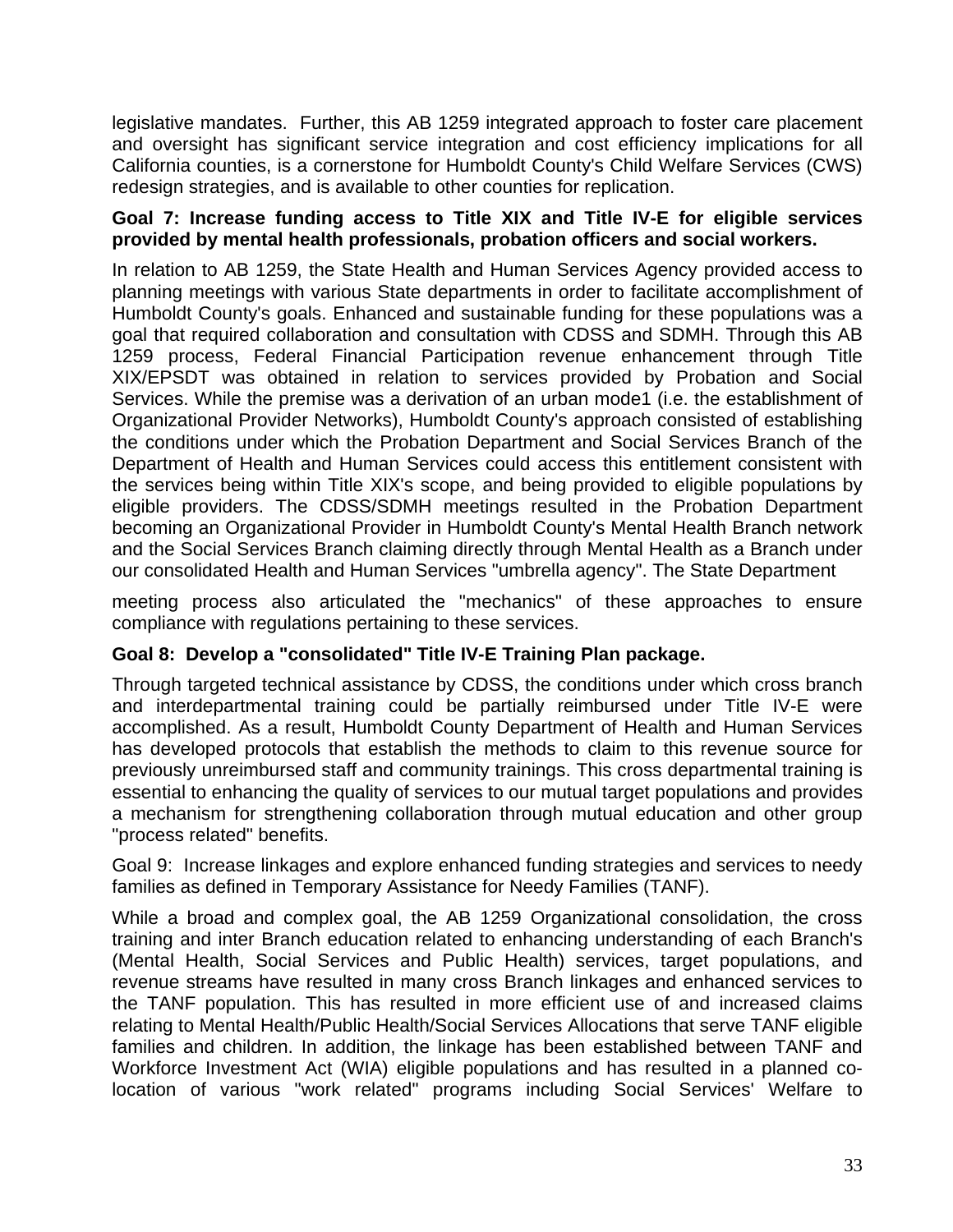Work/CalWORKs programs, Mental Health's Barriers to Employment programs and previously "unlinked" Employment Training programs that serve mutual target population families and high risk or out of school youth.

#### **Goal 10: Increase linkages and explore enhanced funding strategies for in-home supportive services to the elderly and disabled.**

As a result of AB 1259 and its overall mission of eliminating service barriers towards efficient provision of Health and Human Services to our residents, significant progress has been made in relation to this Elderly and Disabled target population. In order to enhance the quality of services, reduce service fragmentation and fraud, and concurrently increase revenue access, several previously unlinked and/or new services were co-located and now provide integrated and cross disciplinary services to this vulnerable target population. These co-located services include Social Services Branch In-Home Supportive Services (IHSS) and Adult Protective Services (APS) social worker and eligibility staff, older adult Mental Health staff, Public Health nursing staff, and the Public Authority Registry staff established under AB 1682. In addition to co-location and cross training and the resultant increase in the quality of care, the County has realized its first decline in costs relating to this target population.

# **Additional 1999-2004 AB 1259 related Integrated System accomplishments included:**

- Humboldt County's first (residential capacity) mother/child substance abuse treatment program was established.
- A Consolidated Prevention Strategic Plan was developed that will provide the Department with a blueprint towards enhancing primary and secondary prevention approaches.
- The development of cross-branch CWS Children's Shelter and urgent care services was completed and is yielding emphasized collaborative service planning between the Mental Health and Social Services Branches for high risk CWS children and families.
- Humboldt County adopted a cross-branch administrative consolidation of Information Services, Employment Services and Financial Services toward the goals of reduced duplication, enhanced claiming and reducing our exposure to risk management areas.
- With integrated services assistance from our Mental Health Branch, Child Welfare Services has demonstrated significantly enhanced State benchmark compliance, has established methods of tracking outcomes, and implemented other quality improvement practices.
- Humboldt County has continued the development of an integrated mentally ill homeless program.
- Humboldt County's Community fiscal and service partnerships in the establishment of the Multiple Assistance Center (MAC), targeting homeless families and individuals was established with the Center opening in Spring of 2005.
- Humboldt County Health and Human Services has partnered with Community